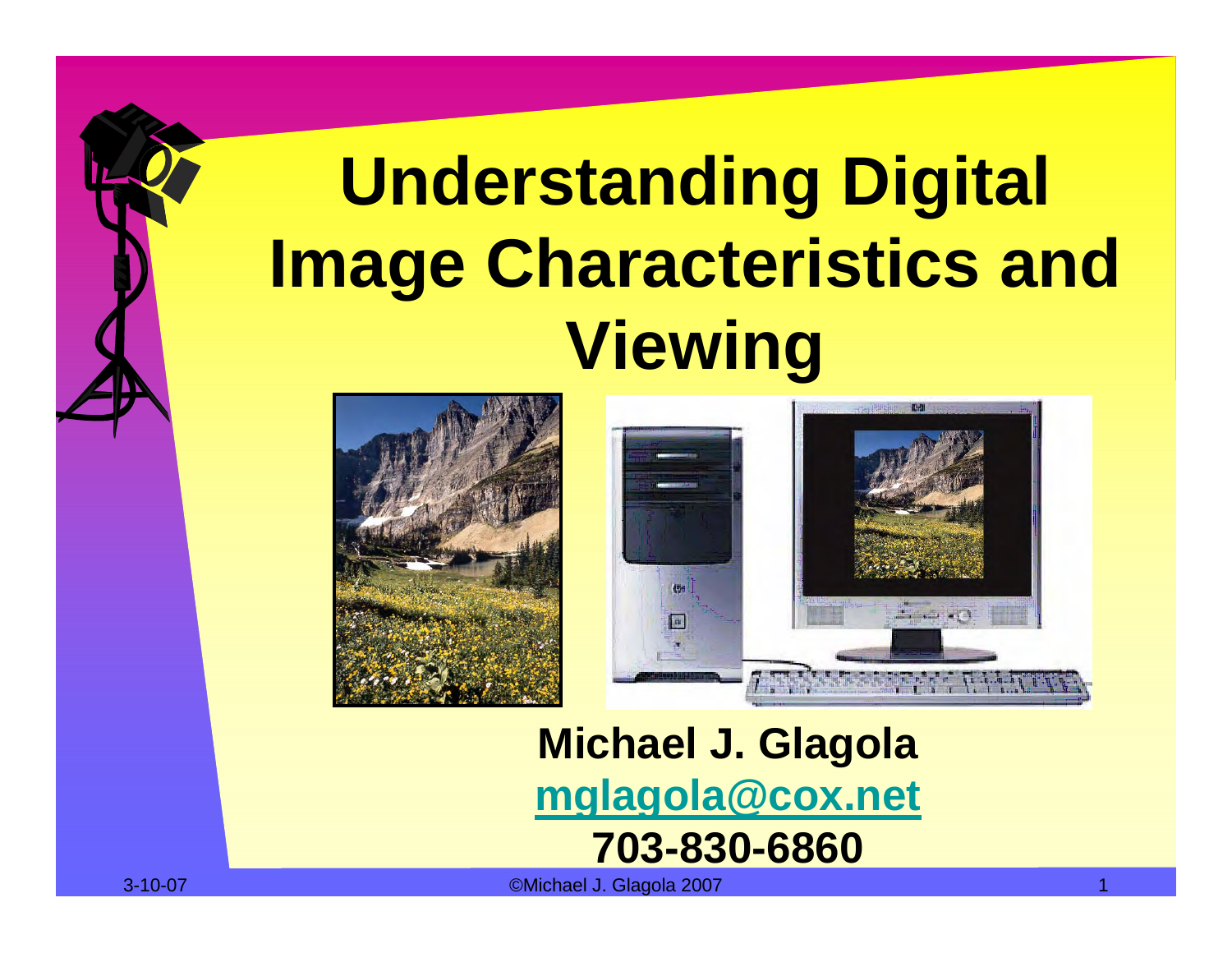# **OR How To View Digital Images So That You Understand How To See What Is REALLY There & So That What You See IS What You Get**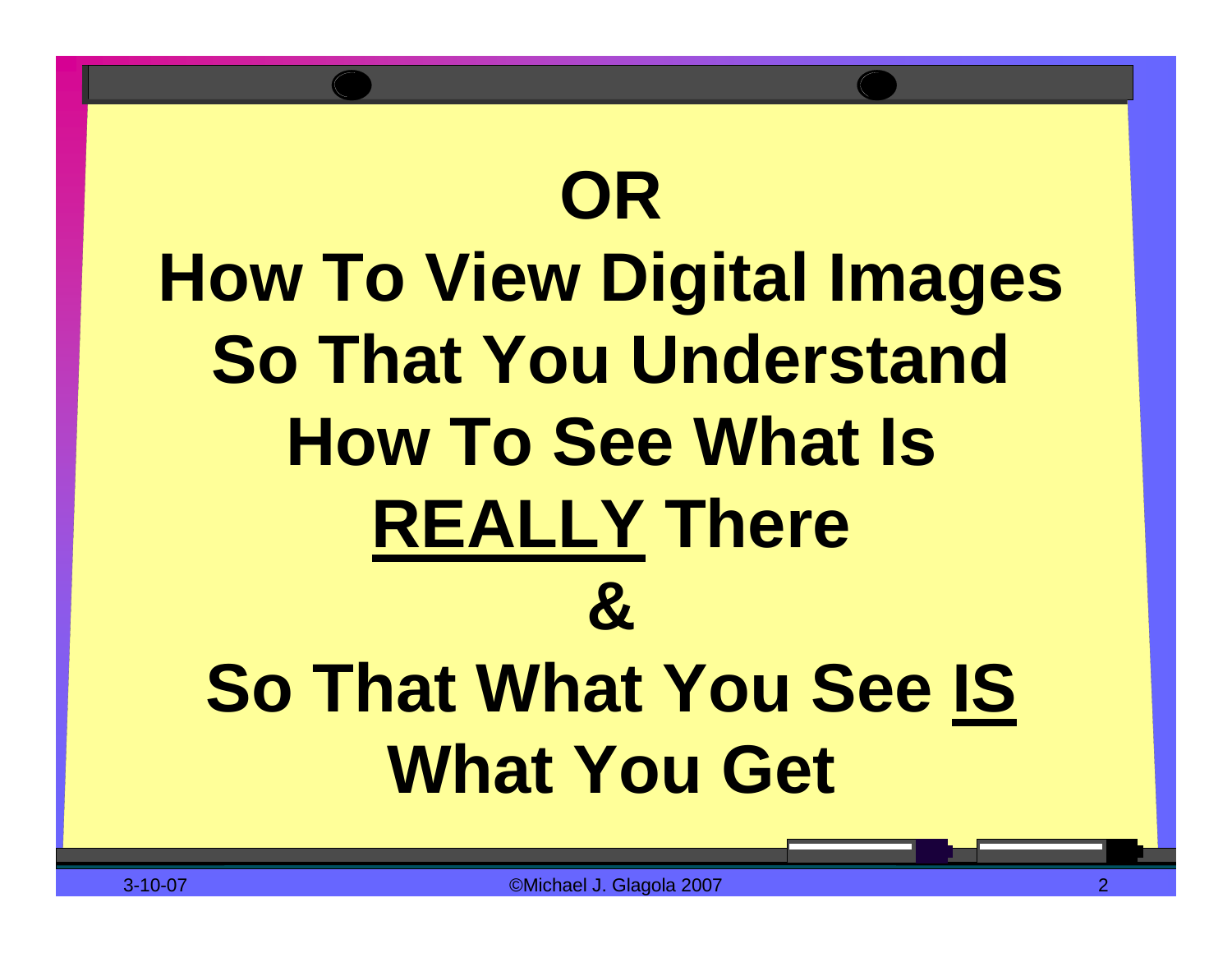- You have an image that is 1000x1400 and a monitor that is 1280x1024. How should you view the image to evaluate it?
- A Fit the image to the screen; that is, fill the screen with the image
- B Show the image at 100% and let the image be larger than the screen
- •C It doesn't matter





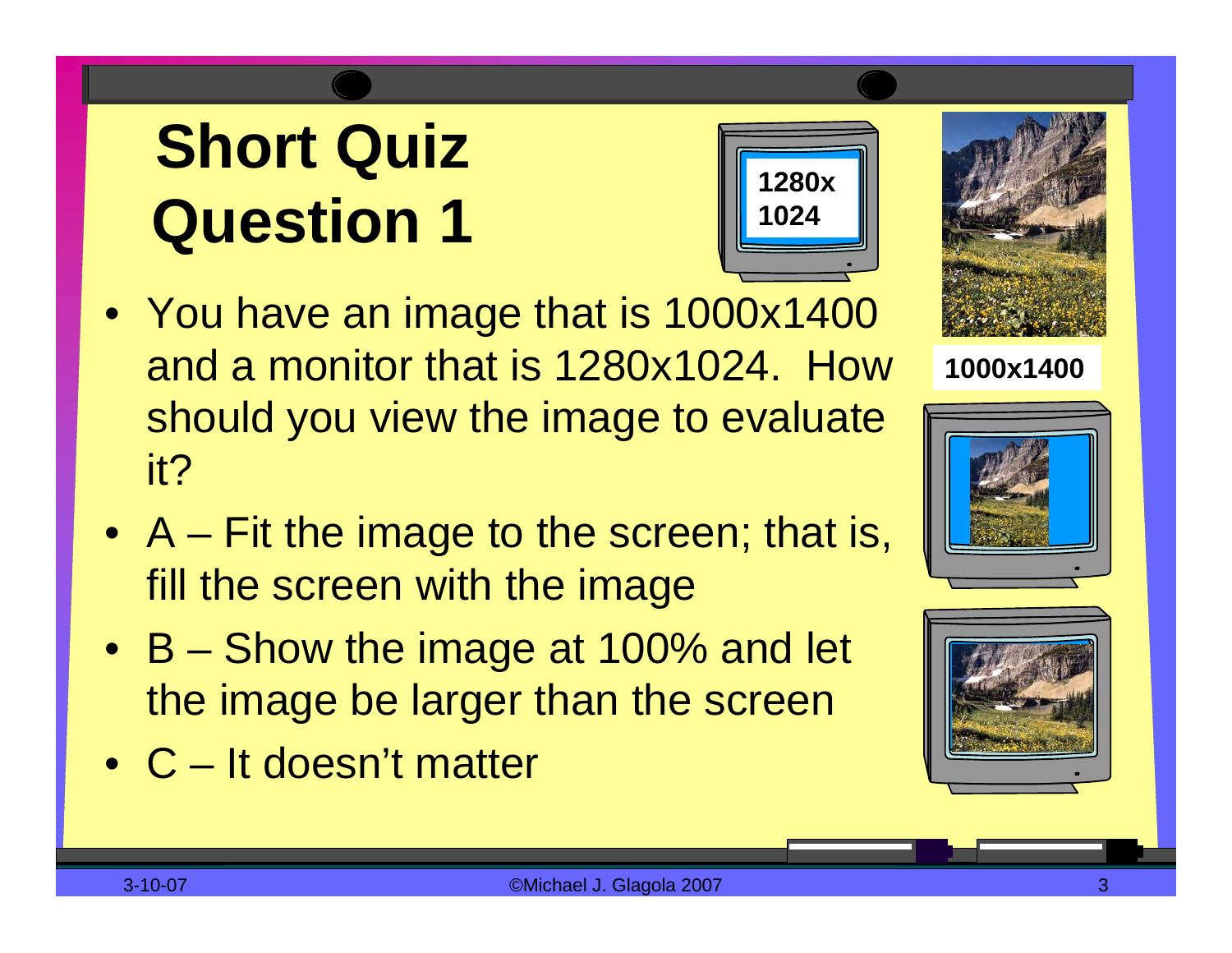



**375x525**

- You have an image that is 375x525 and a monitor that is 1280x1024. How should you view the image to evaluate it?
- A Fit the image to the screen; that is, fill the screen with the image
- B Show the image at 100% and let the image be smaller than the screen
- •C It doesn't matter

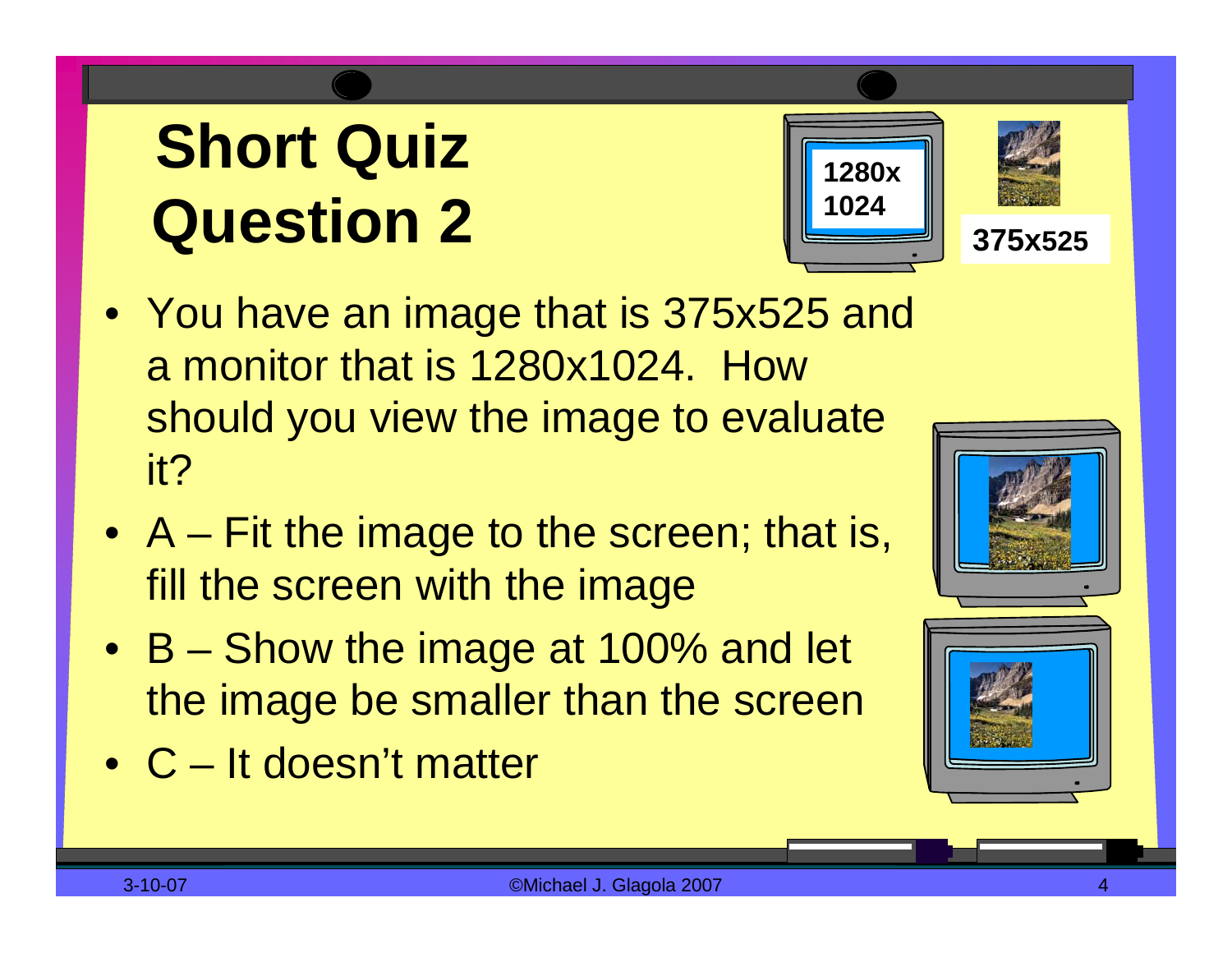

- You take a picture with a digital camera set to 3264x2448 pixels for the image dimensions. What is the X or Y Resolution of the image?
- A What the Image Metadata says it is when the metadata file is opened
- B 72 Pixels per Inch
- •C Unknown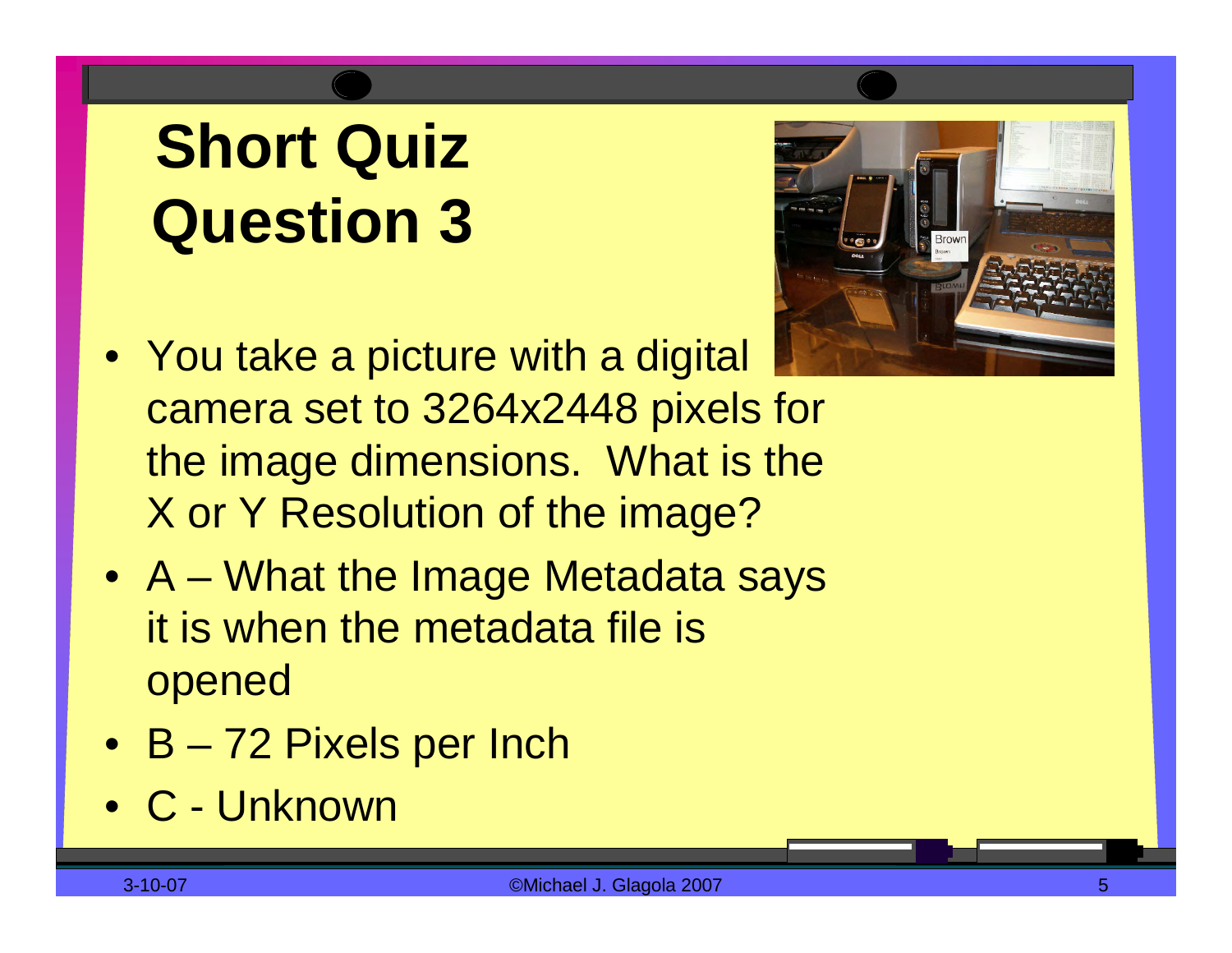## **Session Goals**

To provide an understanding of:

- $\bullet$ What is a digital image file and what is stored in the file
- $\bullet$ What occurs when one views a digital image
- $\bullet$ Considerations one must take into account when viewing and manipulating digital images
- $\bullet$ How to view and evaluate the quality of a image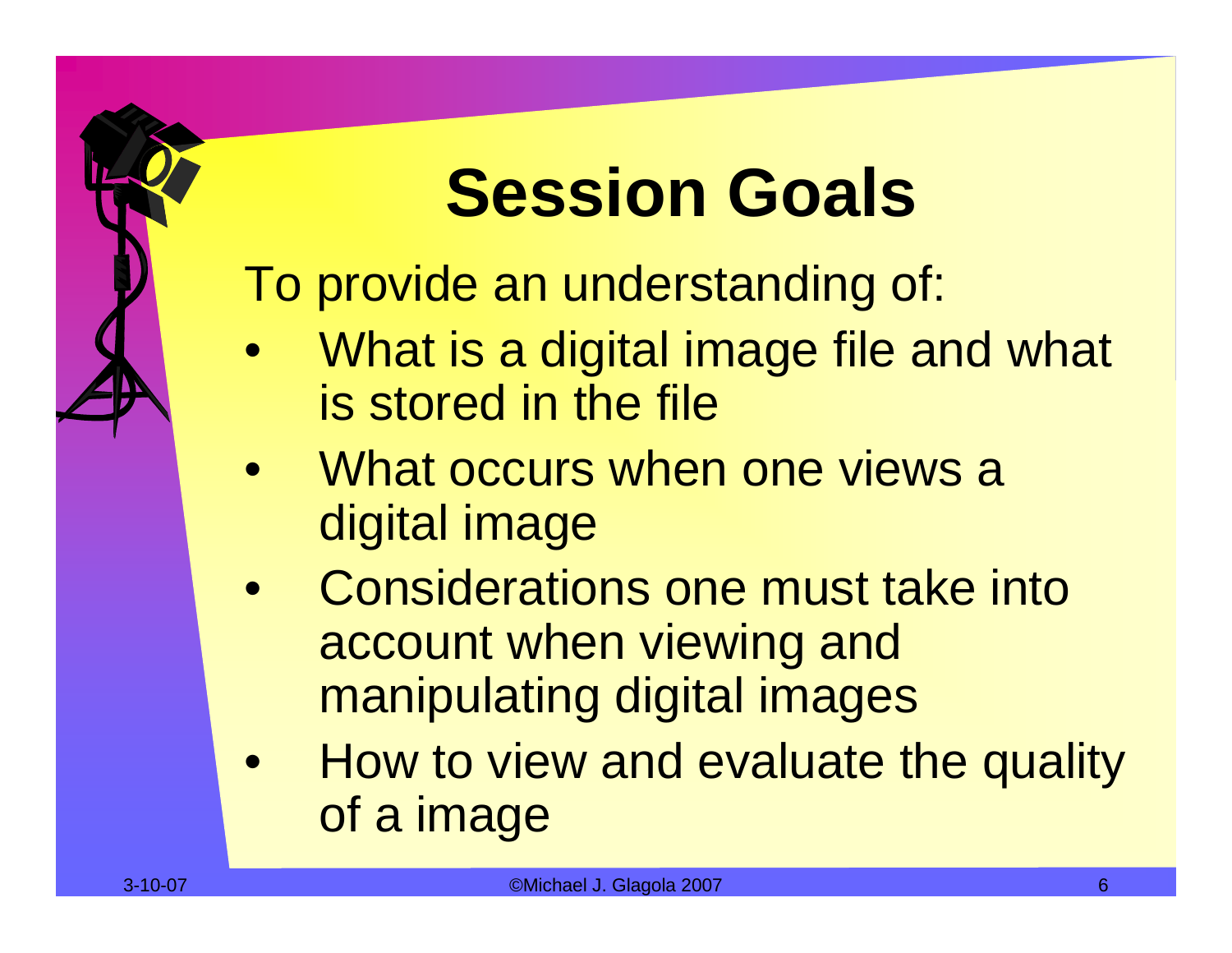## **Viewing Film Images**



- Typically film images are viewed under controlled lighting with a 4X/8X loupe to evaluate the image
- The digital equivalent is a digital image viewed on a video or liquid crystal display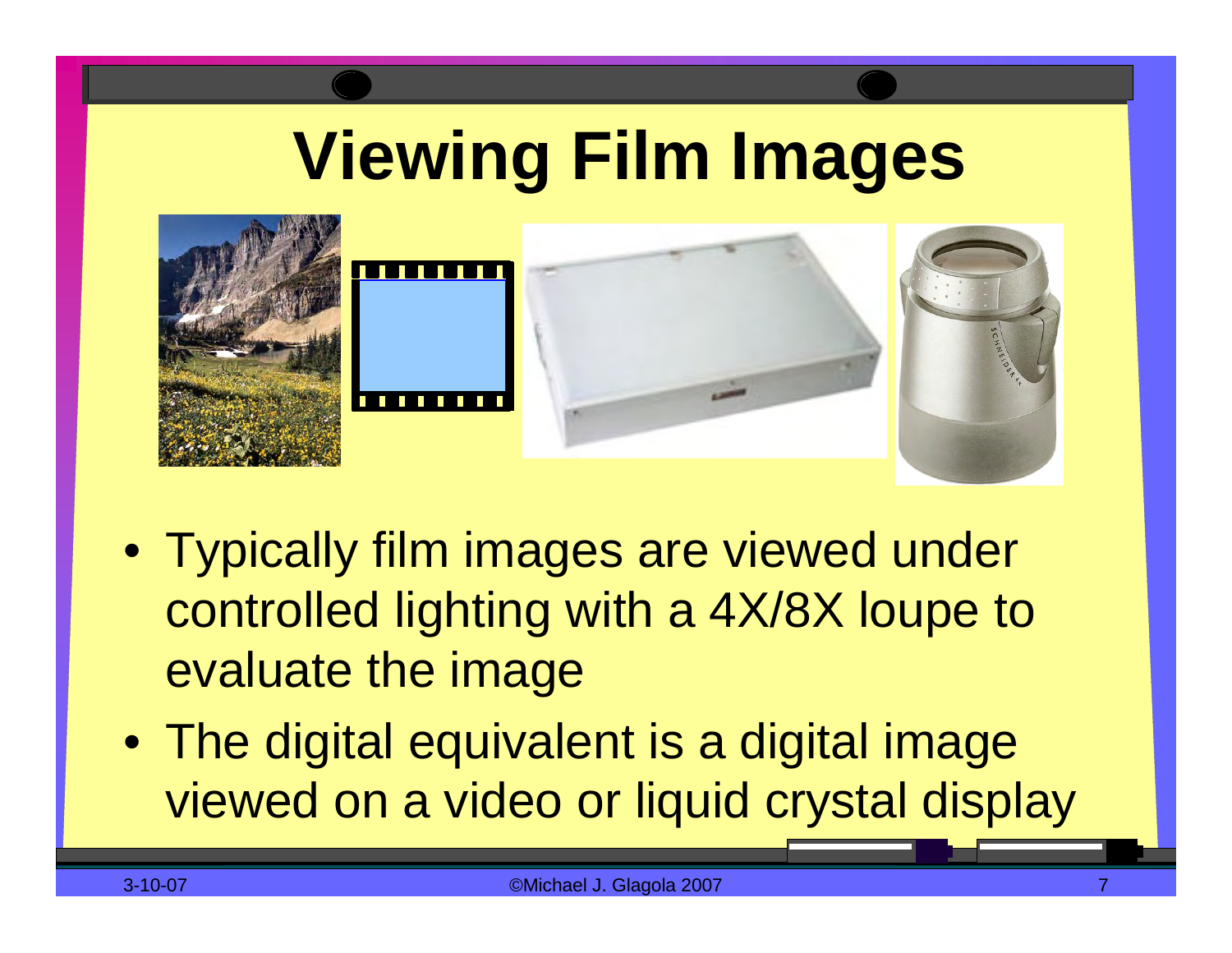### **Basic Definitions**

- Pixel An abbreviation of the term 'picture element.' A pixel is the smallest picture element of a digital image. A monochrome pixel can have two values, black or white/0 or 1. Color and gray scale require more bits; true color, displaying approximately 16.7 million colors, 24 bits for each pixel. A pixel may have more data than the eye can perceive at one time.
- Dot The smallest "unit" that a printer can print.
- Voxel –An abbreviation of the term 'volume element.' The smallest distinguishable box-shaped part of a threedimensional space. A particular voxel will be identified by the x, y and z coordinates of one of its eight corners, or perhaps its centre. The term is used in three dimensional modeling. Voxels need not have uniform dimensions in all three coordinate planes.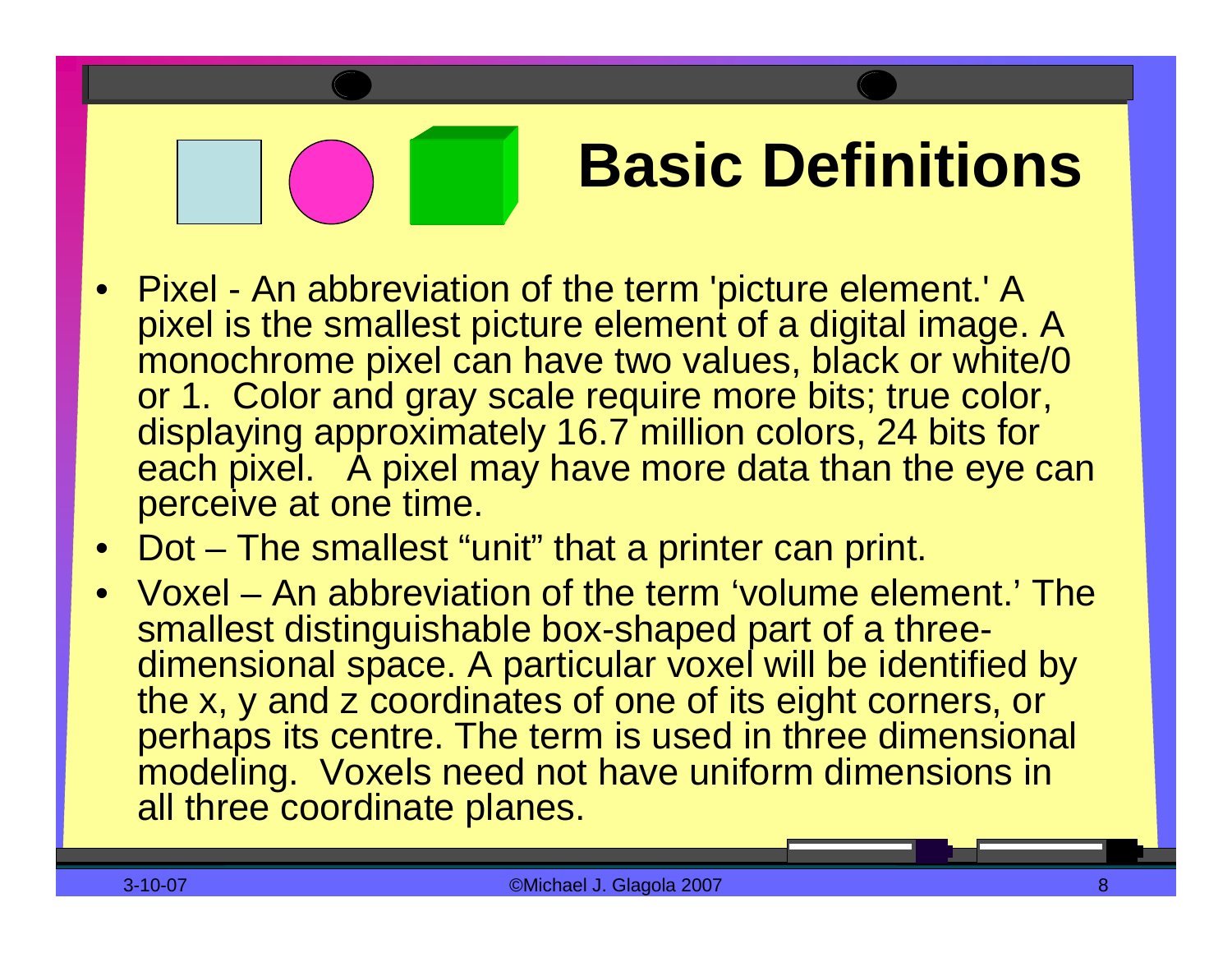

### **What is a Digital Image? Y Pixels**

- Collection of pixels laid out in a specific order with width (x) and height (y) in pixels
- Each pixel has a numerical value which correspond to a colour or gray scale value
- A Pixel has no absolute size; pixels *MAY (sometimes NOT always)* have a spatial value (Spatial data is data associated with the pixels that provides information about the size of the objects in the image).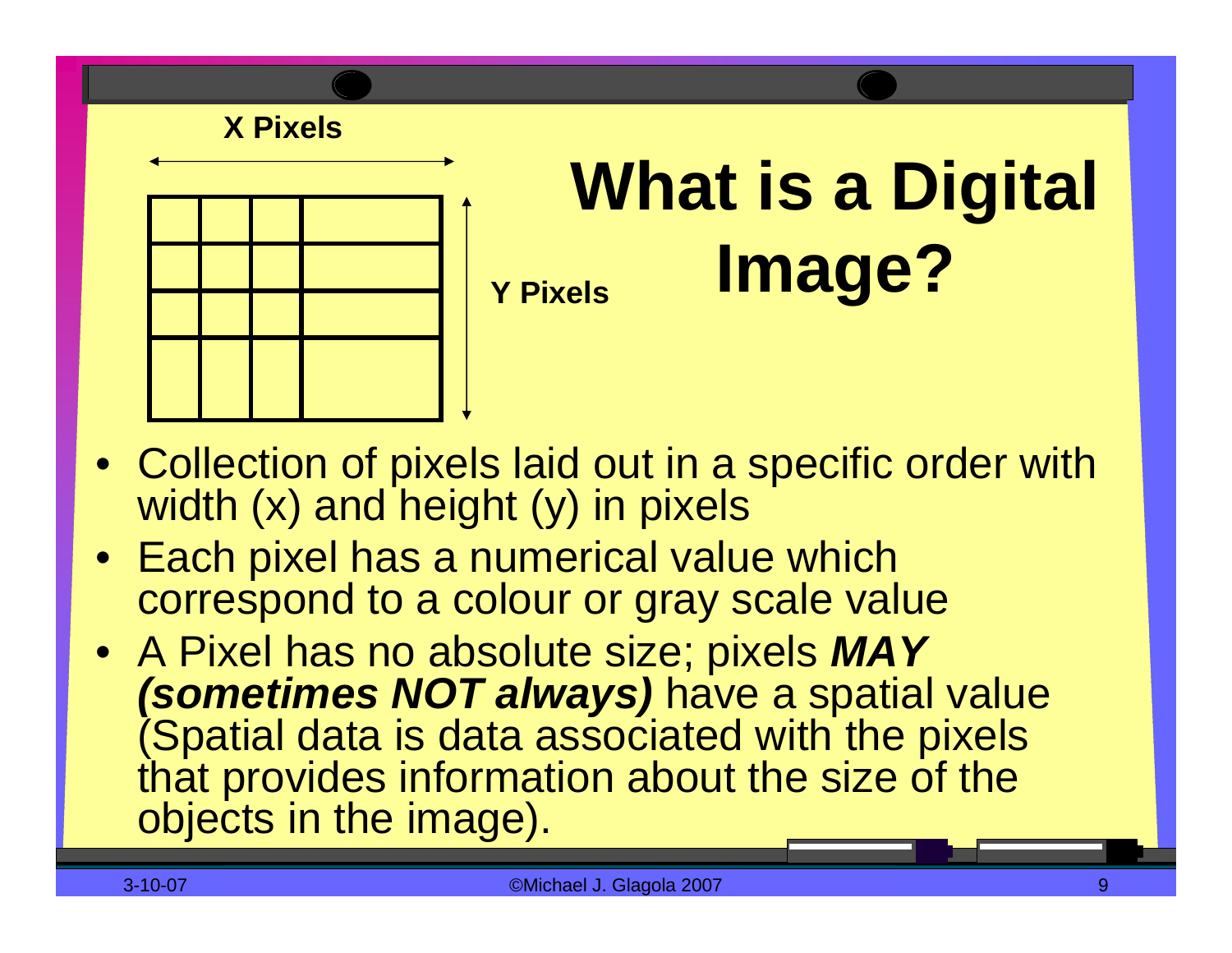

- •File format which defines the components of the digital image (x & y values, values of the pixels, colour/gray scale, compression, manner in which the pixels are laid out, etc.) and provides for the storage and redisplay of the digital image
- Standard file formats provide for the easy exchange of digital image information
- Many file formats exist
- •May be lossless or lossy
- $\bullet$ Digital camera files have associated image metadata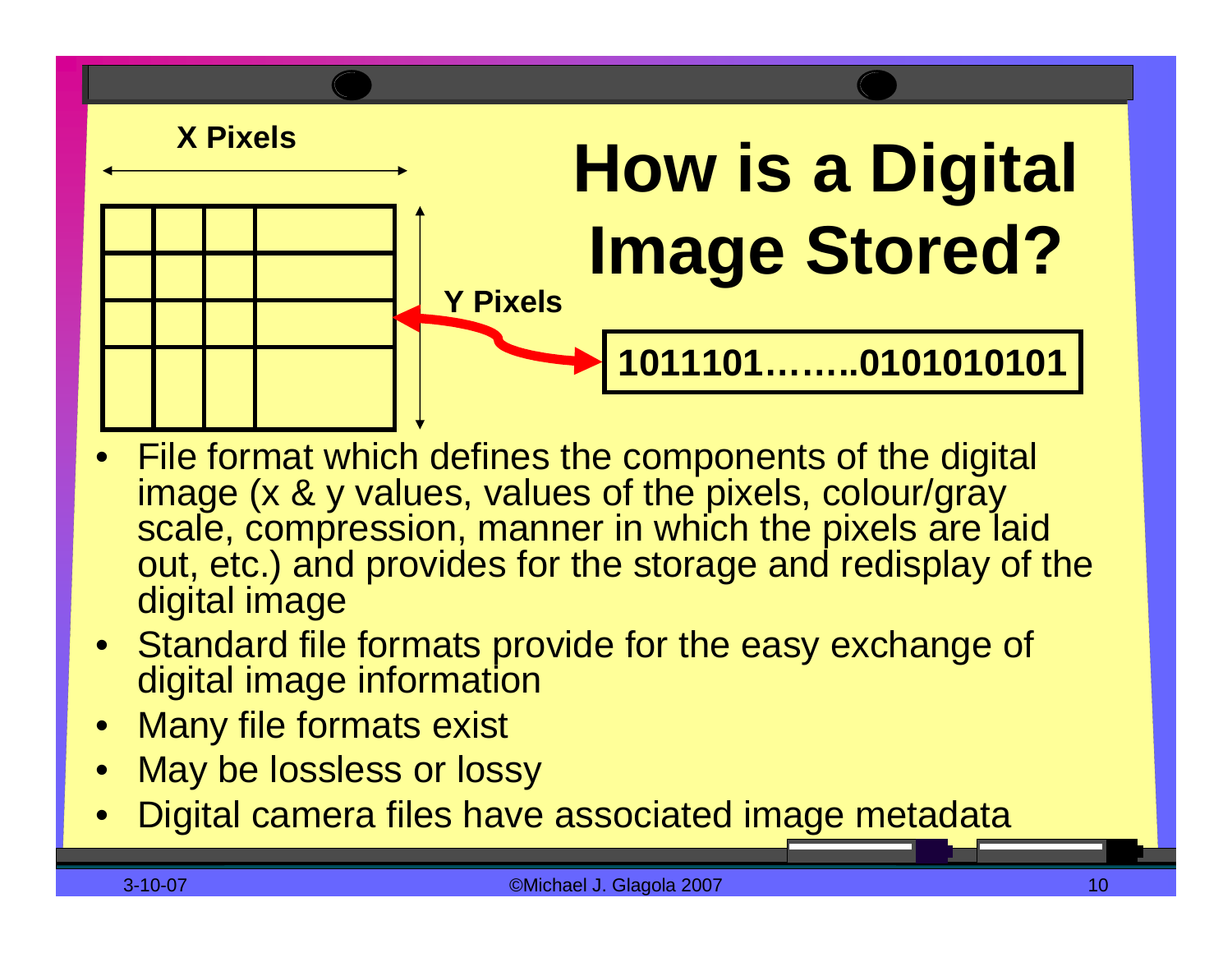# **Examples of Digital Image Formats**

- RAW raw uncompressed data provided by source device; normally proprietary; note RAW usually data "as is/unfiltered/unchanged" from data source
- TIFF desk-top publishing/document standard with over 50 different distinct subtypes
- JPEG compressed raster image standard; based on DCT
- JPEG 2000 new compressed raster image standard; based on wavelet compression
- GIF vector graphics standard; supports only 256 colours
- BMP Windows uncompressed image standard
- Proprietary image standard unique to one company; often used as intermediate image standard for preservation of image data during editing (.psp, .psd, .pdd, …)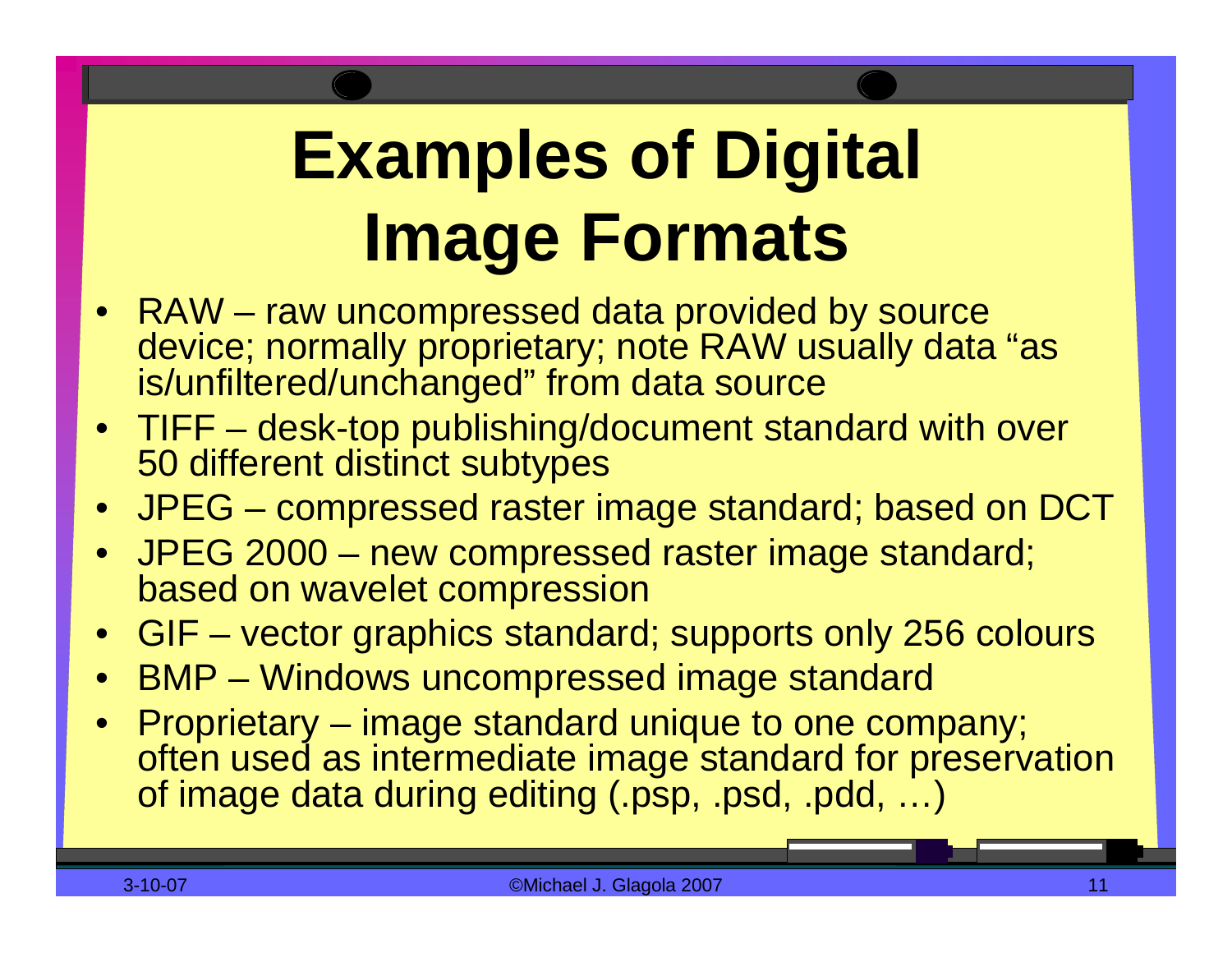## **A Raw Image Format Example**

#### **12/16 Bit Image File Format**

**Header** 

X-Resolution (2 Bytes) Y-Resolution (2 Bytes) | Minimum Pixel Value (8 Bytes) Maximum Pixel Value (8 Bytes)

Image Data

First Row of Image Data (2 x X-Resolution Bytes)

Second Row of Image Data (2 x X-Resolution Bytes)

Last Row of Image Data (2 x X-Resolution Bytes)

File Size =  $[2 \times (X\text{-Resolution} \times Y\text{-Resolution}) + 20]$  (Bytes)

- $\bullet$ Above is a RAW format for a B&W Medical X-Ray image
- $\bullet$ There is NO STANDARD "RAW" Format; each manufacturer's RAW Format is UNIQUE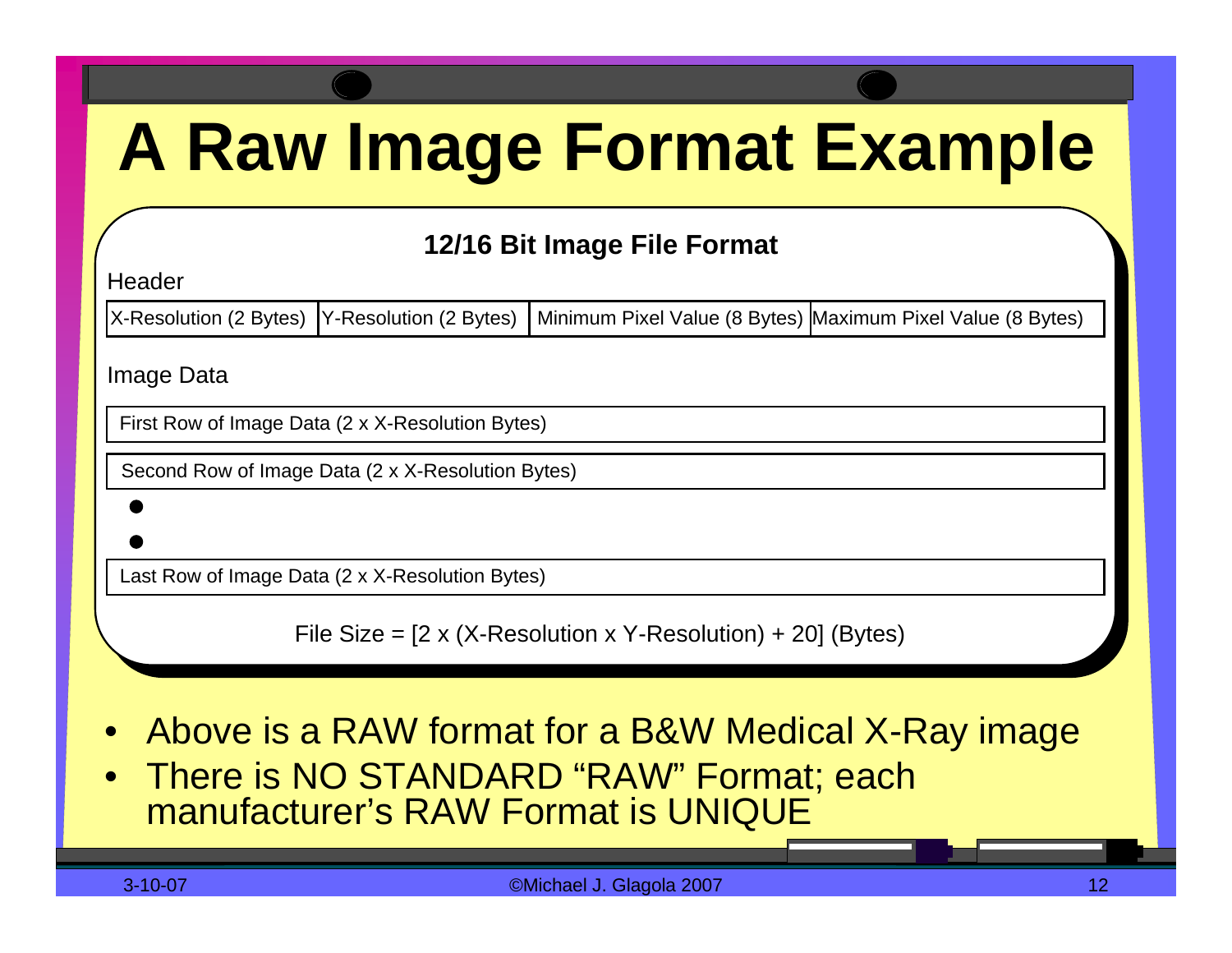

- •Data in the image file that is about image data
- •Examples of image metadata:
	- Type of camera, f-stop, shutter speed, colour bias, date image taken, …
	- Scanner type, spi, date image taken, …
	- Software that modified the image, date of modification, who modified image, …
	- Digital watermark
- Exif 2.2 is the standard metadata format for digital camera image files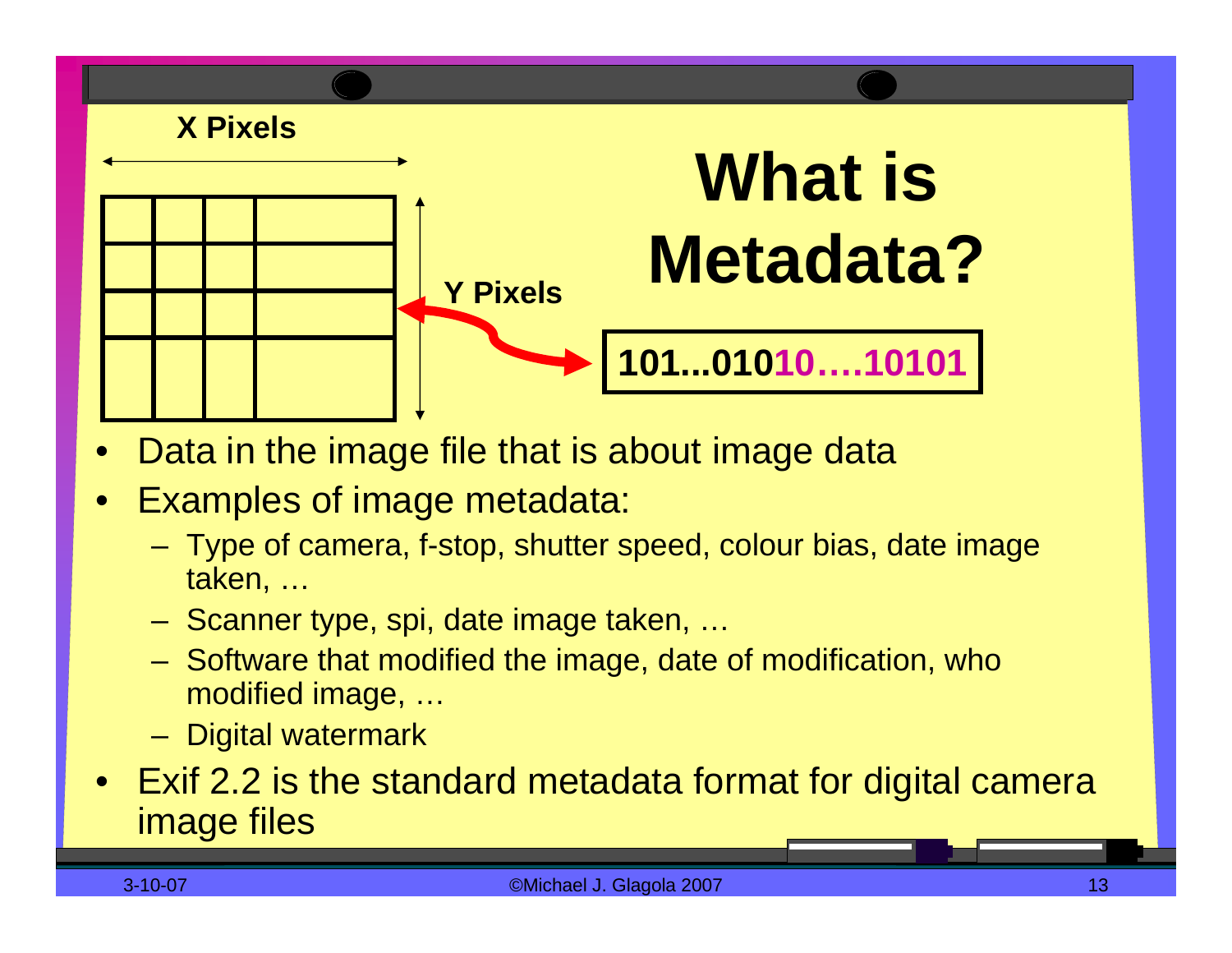### **Example of Image Metadata**



#### **Image taken by Sony A-100 and accompanying Image Metadata**

- •**Original d ate/time: 2006:12:24 12:32:51**
- •**Exp osure time: 1/200**
- •**F-stop: 8.0**
- •**ISO speed: 200**
- •**F ocal len gth: 100.0000**
- •**F ocal len gth (35mm): 150**
- •**Flash: Not fired**
- •**Exposure mode: Aut o**
- •**White balance: Manual**
- •**Orientation: Top-left**
- •**Li g ht source: Unkno wn**
- •**Exp osure bias: 0.0000**
- •**Metering mode: Pattern**
- •**Exposure program: Normal**
- •**Brightnes s: 7.5000**
- •**Di gitiz e d d ate/time: 2006:12:24 12:32:51**
- •**Modified date/time: 2006:12:24 12:32:51**
- •**Image des cription: SONY DSC**
- •**Scene typ e: Photo graph**
- •**Custom rendered: Normal**
- •**Scene capture type: Standard**
- •**Gain control: None**
- •**Digital z oom ratio: 0.0000**
- •**Contrast: Normal**
- •**Saturation: Normal**
- •**Sharp ness: Normal**
- •**Camera make: SONY**
- •**Camera model: DSLR-A100**
- •**Resoluti on unit: Inches**
- •**Camera version: DSLR-A100 v1.02**
- •**Col orspace: sRGB**
- •**File source: DSC**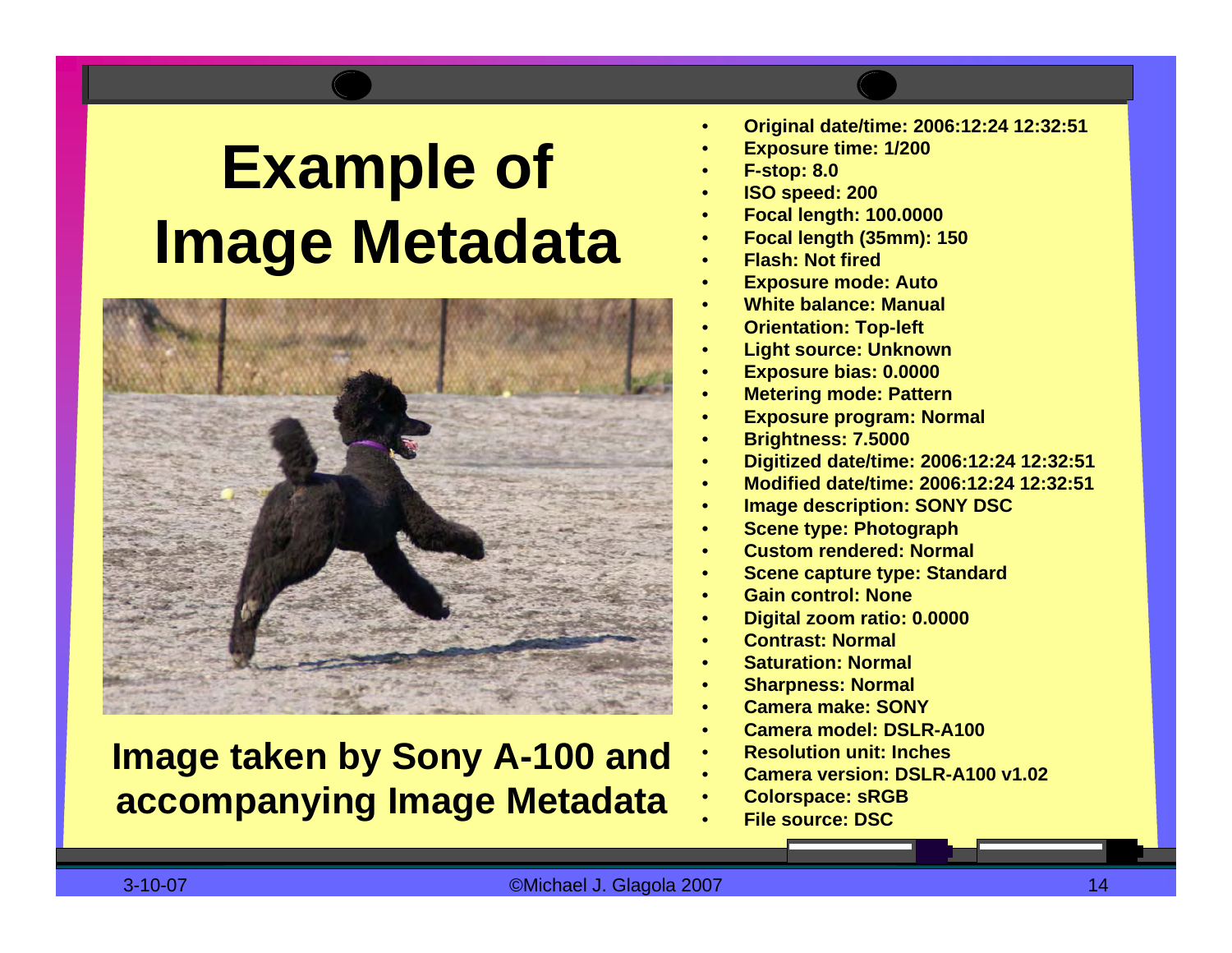## **Spatial Data**

• Metadata associated with image that provides information about the size of the objects in the original image.



- Often called X/Y Resolution and expressed by # of pixels per resolution. Examples:
	- Scanner SPI
	- –MRI Voxel size
	- Data based upon information implied-in and derivedfrom the image
- Digital Cameras do NOT capture Spatial Data! The default value in image metadata for X/Y resolution when UNKNOWN is 72!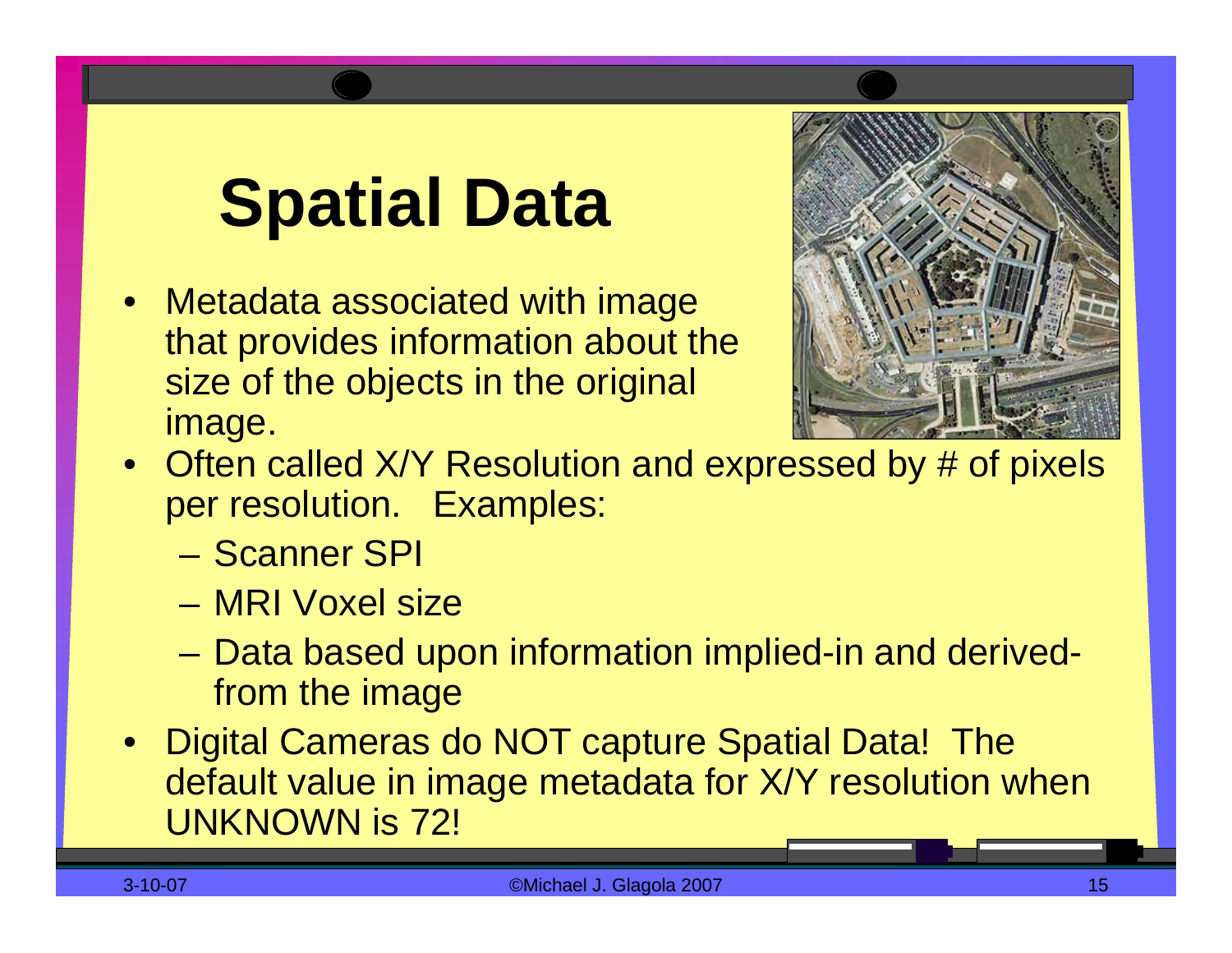## **Image Metadata Resolution**

Metadata File data from an image:

- •Camera make: OLYMPUS IMAGING CORP.
- $\bullet$ Camera model: SP350
- •X resolution: 72.0000
- •Y resolution: 72.0000
- •Resolution unit: Inches
- •Camera version: Version 1.3
- •Colorspace: sRGB
- File source: DSC
- •Exif 2.2 is the standard for embedded metadata in an image file. According to the standard, when the X or Y resolution is unknown, the default value is 72.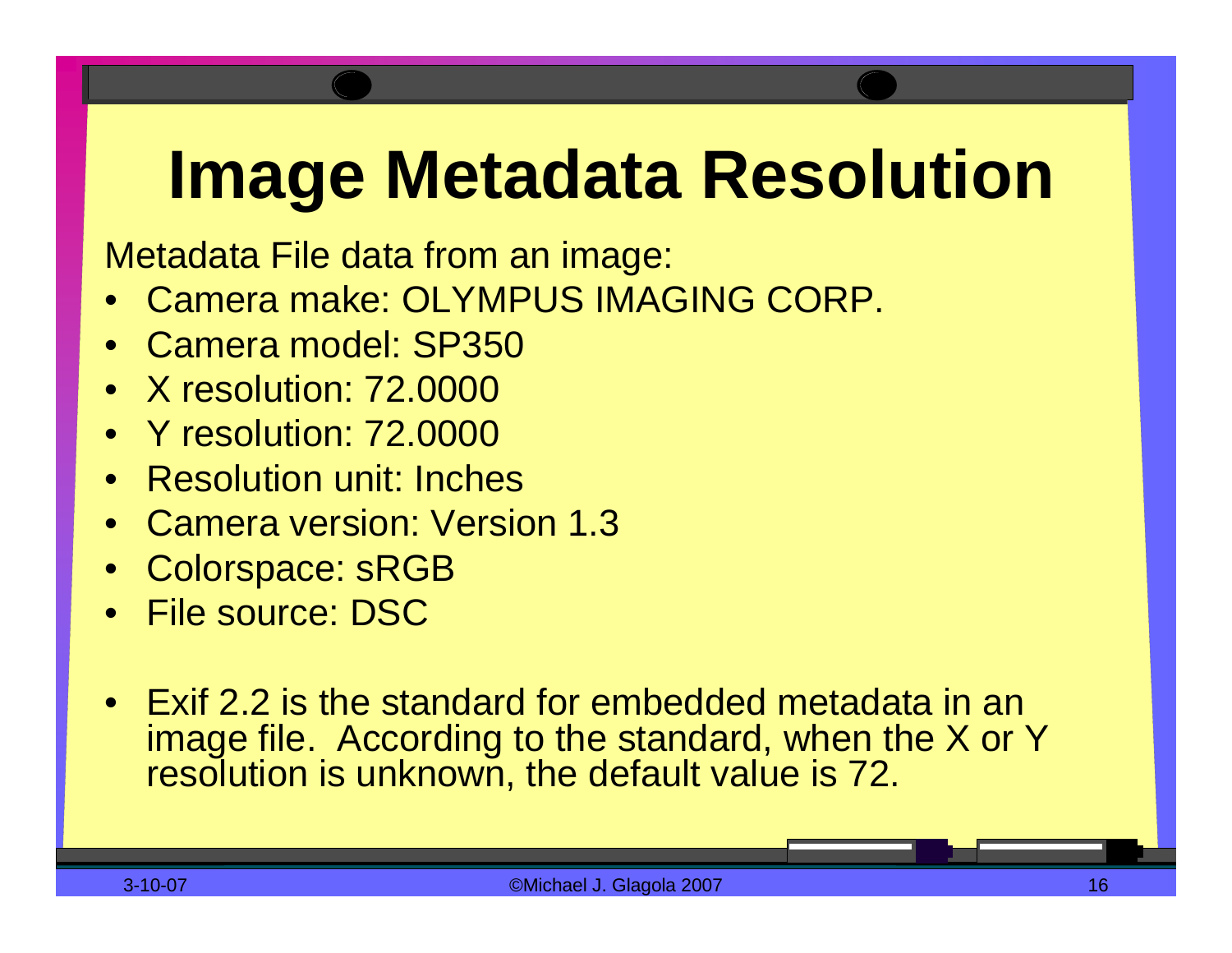## **Photoshop Image Size**

| <b>Image Size</b>             |                       |             |             |        | <b>Image Size</b>                   | TA A A BELIEVE LES TON LOAD BELIEVE |             |                                |        |
|-------------------------------|-----------------------|-------------|-------------|--------|-------------------------------------|-------------------------------------|-------------|--------------------------------|--------|
| Pixel Dimensions: 54.9M       |                       |             |             | OK     | Pixel Dimensions: 54.9M (was 54.9M) |                                     |             |                                | OK     |
| Width:                        | 2608                  | pixels      |             | Cancel | Width:                              | 2608                                | pixels      | ×<br>7 <sub>3</sub>            | Cancel |
| Height:                       | 3680                  | pixels      |             | Auto   | Height:                             | 3680                                | pixels      | $\checkmark$                   | Auto   |
| Document Size:                |                       |             |             |        | Document Size:                      |                                     |             |                                |        |
| Width:                        | 36.222                | inches      | Y           |        | Width:                              | 36.222                              | inches      | ×<br>$\mathbb{I}_{\mathbb{B}}$ |        |
| Height:                       | 51.111                | inches      | Ÿ.<br>$-10$ |        | Height:                             | 51.111                              | inches      | ×                              |        |
| Resolution:                   | 72                    | pixels/inch | ×.<br>▄     |        | Resolution:                         | 72                                  | pixels/inch | $\mathbf{v}$                   |        |
| Scale Styles                  |                       |             |             |        | Scale Styles                        |                                     |             |                                |        |
|                               | Constrain Proportions |             |             |        |                                     | Constrain Proportions               |             |                                |        |
| Resample Image: Bicubic<br>M. |                       |             |             |        | Resample Image:                     |                                     | Bicubic     | v                              |        |

•Photoshop's Resolution in Pixels/Inch refers to the image when printed as A DOCUMENT. "The amount of detail in an image depends on its pixel dimensions, while the image resolution controls how much space the pixels are printed OVer." Photoshop CS Help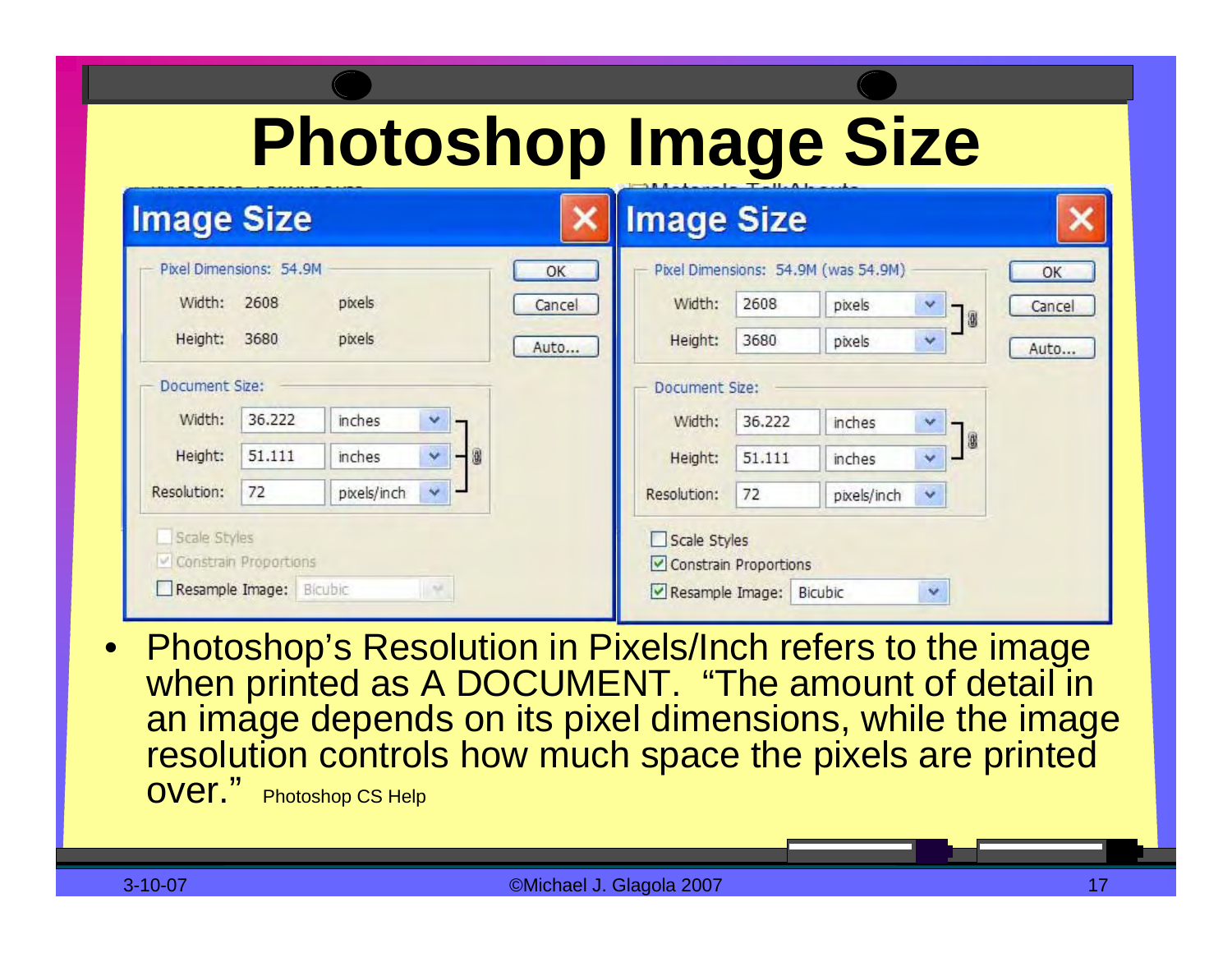### **Digital Cameras Do NOT Capture Spatial Data**



- Digital Camera set at 2000x1000
- Image 1 is of 10"; 2000/10"= 200 ppi
- Image 2 is of 20"; 2000/20"=100 ppi
- Camera does NOT know difference between Images 1 & 2; enters 72 (default) into image metadata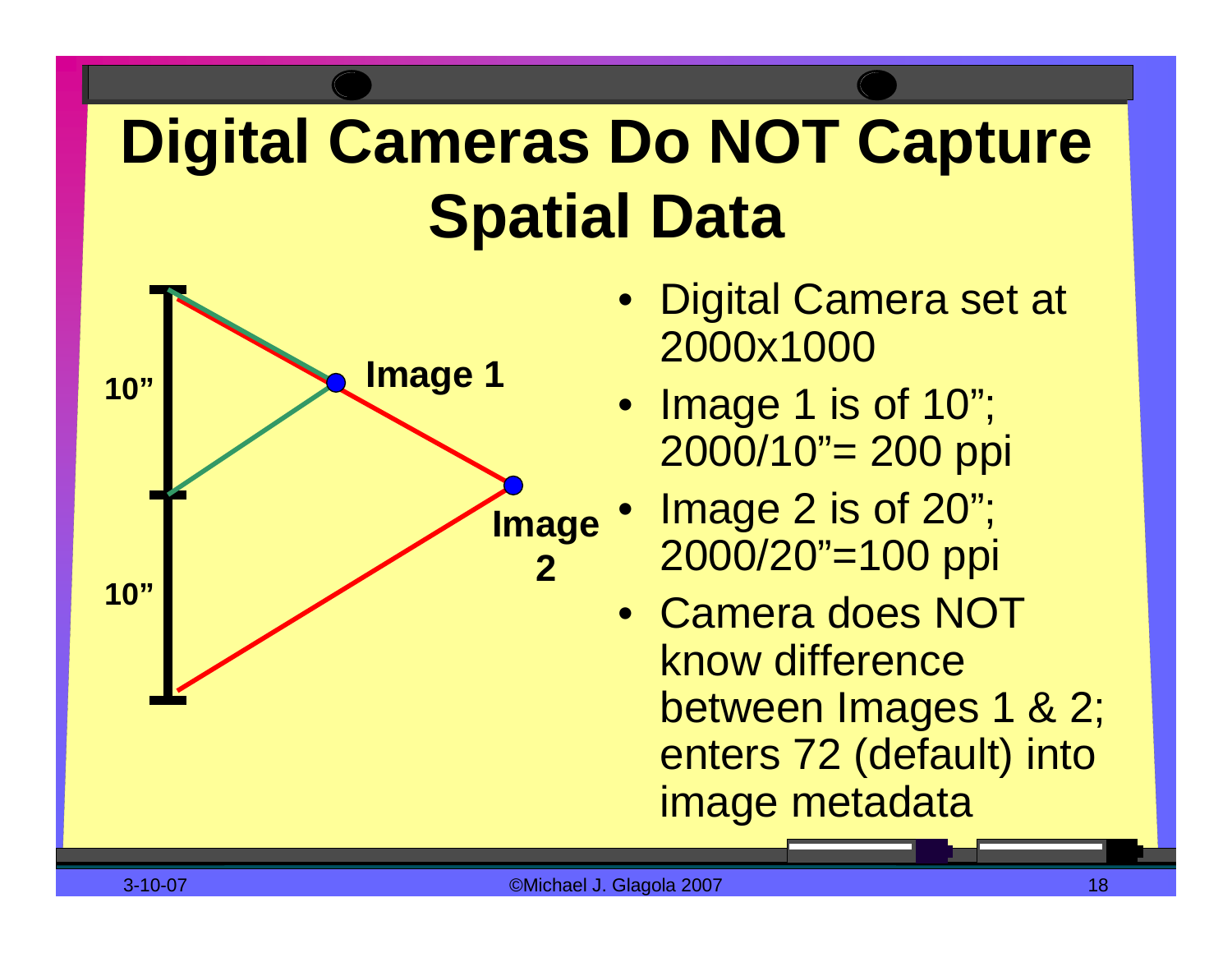# **Digital Displays**



- •B&W and Color
- Various Technologies: CRT, Plasma, LCD, …
- •Multiple adjustments: Tint, Brightness, …
- Selectable Color Profiles allow displays to match color space of digital image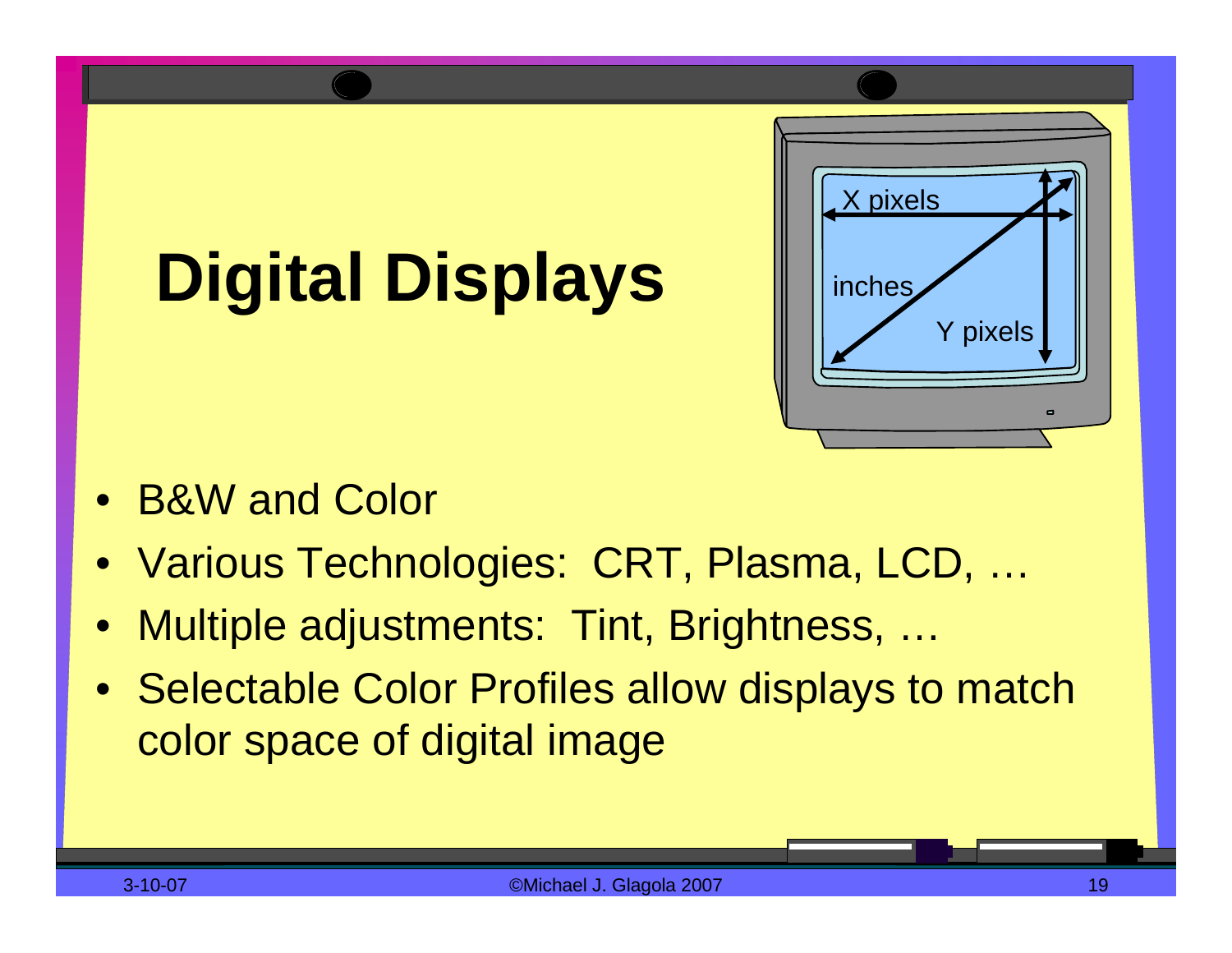### **Displaying Image Data – Window & Leveling 0**



Value range of bits in image

**0**

**1**

**2**

**3 4**

**5 6**

**7**

**8**

**9**

**10**

**11**

range of values mapped to the display for viewing

range of bits in display

- The image may have more information than the monitor can display!
- **Window** –– the range of bit values shown
- **Level** –– the contrast "level" of the bits shown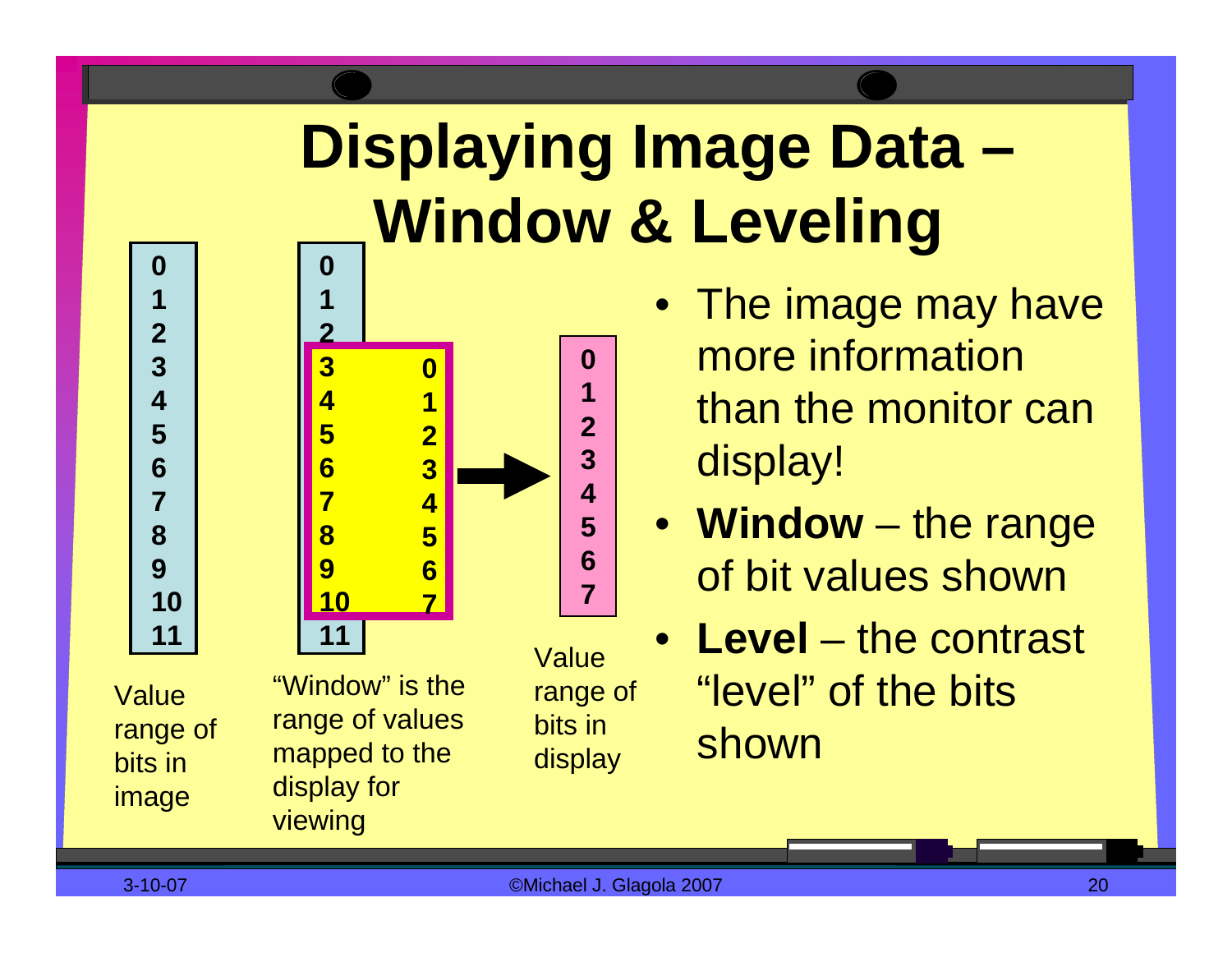## **Display Dimensions**



- The "size" of the display is a combination of two sets of measurements
	- –– The X by Y pixel matrix dimensions (1280x1024, 1920x1200, …) or display resolution
	- – The diagonal measurement of the screen in inches (17", 19", …)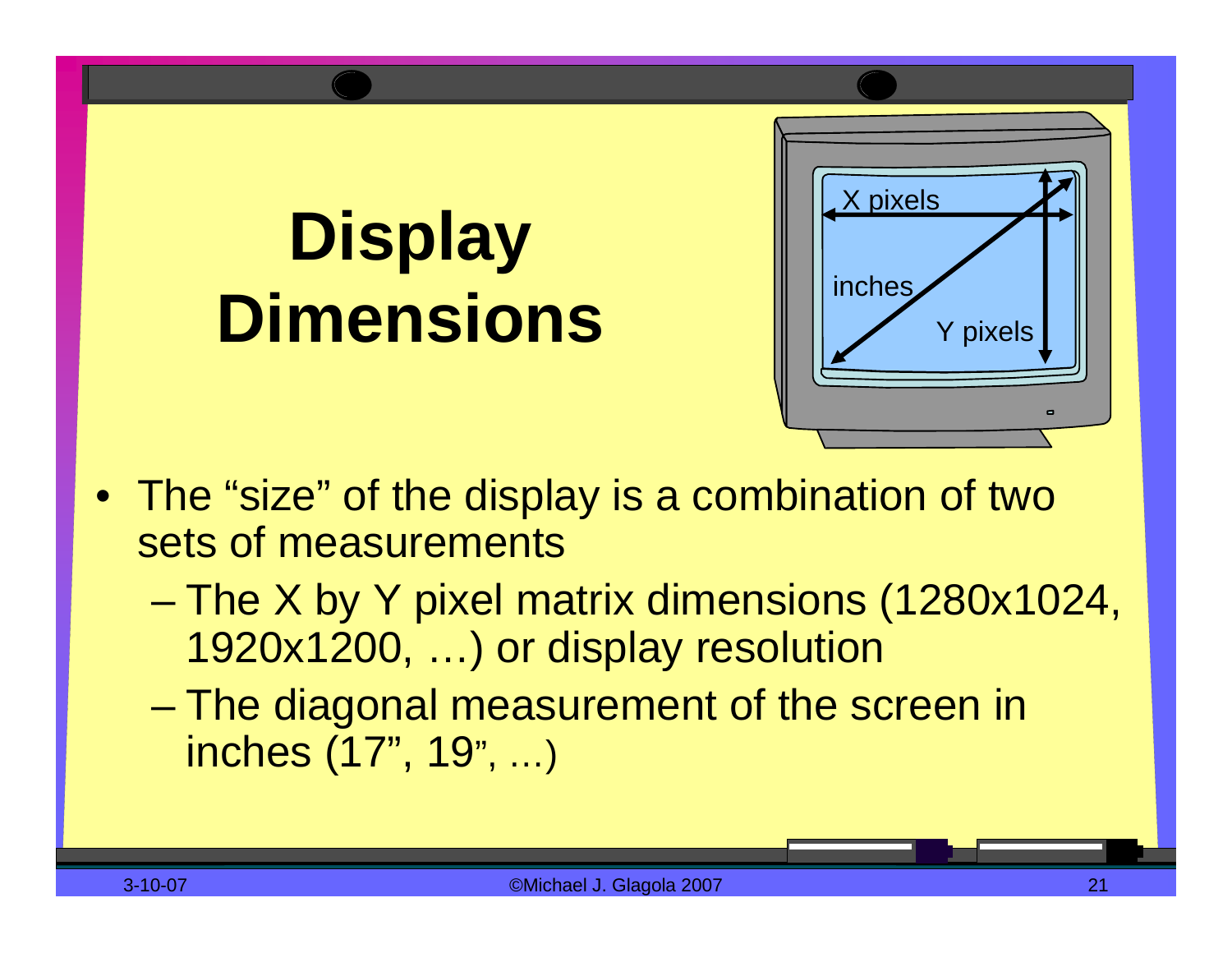### **PPIPixels Per Inch**



• **"PPI or pixels per inch:** a measure of the number of pixels displayed in an image. A digital image is composed of samples that your screen displays in pixels. **The PPI is the display resolution not the image resolution**. (Adobe Photoshop uses PPI and Corel Photo-Paint uses DPI for image resolution so it's no wonder everyone is confused.) Also known as: display resolution, screen resolution" Jacci Howard Bear, Your Guide to Desktop Publishing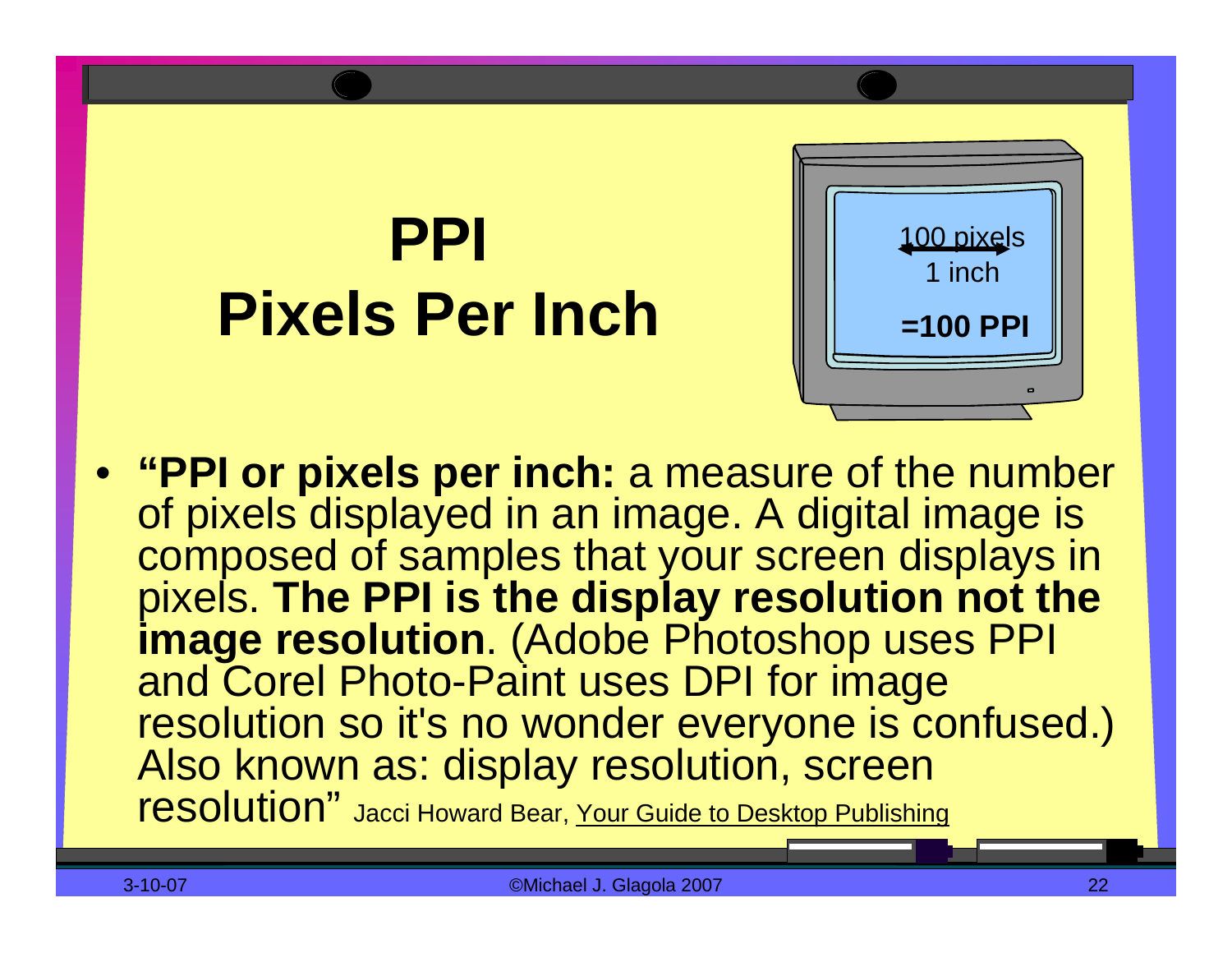

- •PPI of each monitor is different
- The same image (e.g. 1280x1024) shown on each of these monitors will fill the screen yet have a different size
- The view of the image on each monitor will be "the same" yet subjectively "different"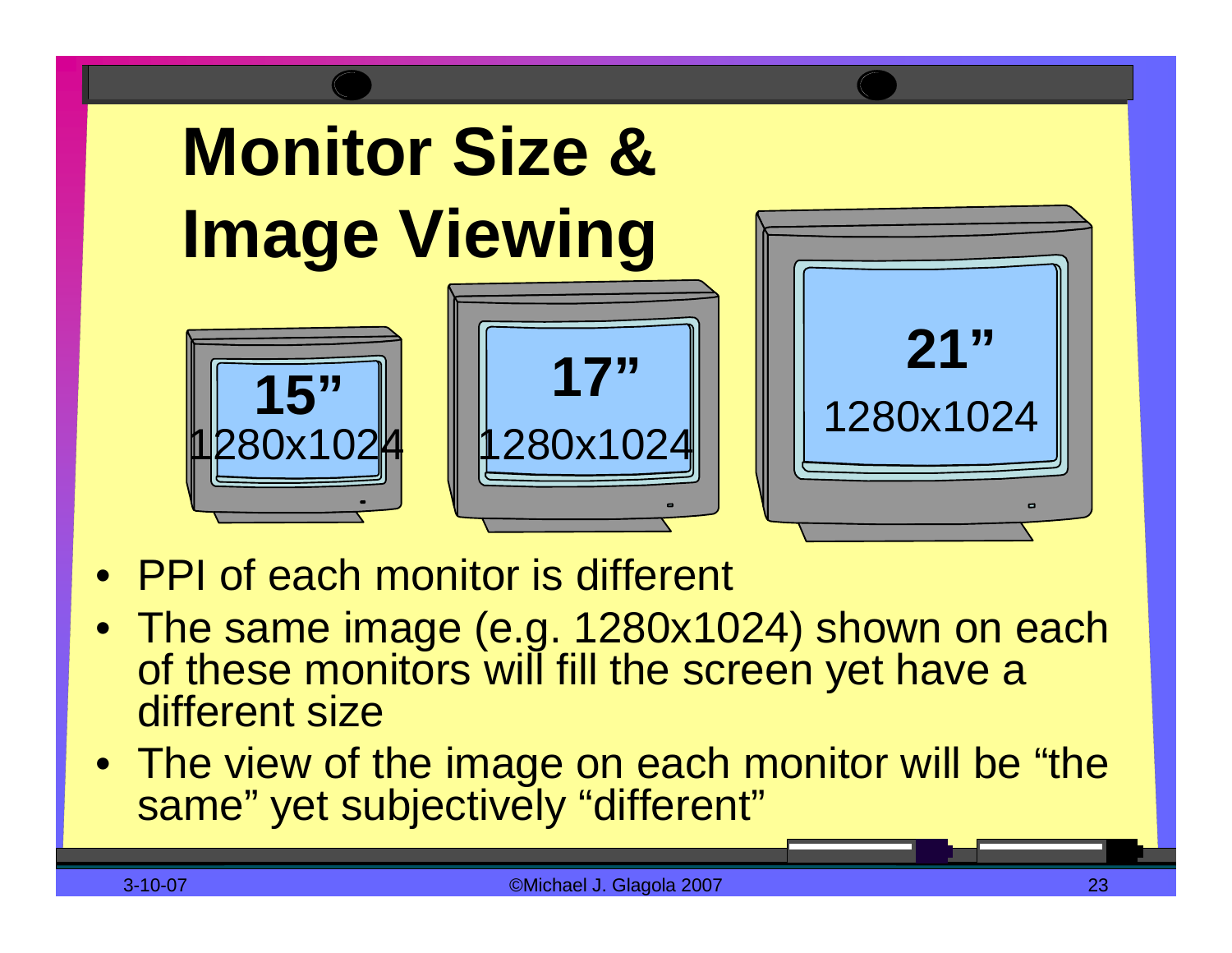# **Sizing Digital Images for Viewing**

•What happens when the pixel matrix dimensions of the display do not match the image pixel matrix dimensions?

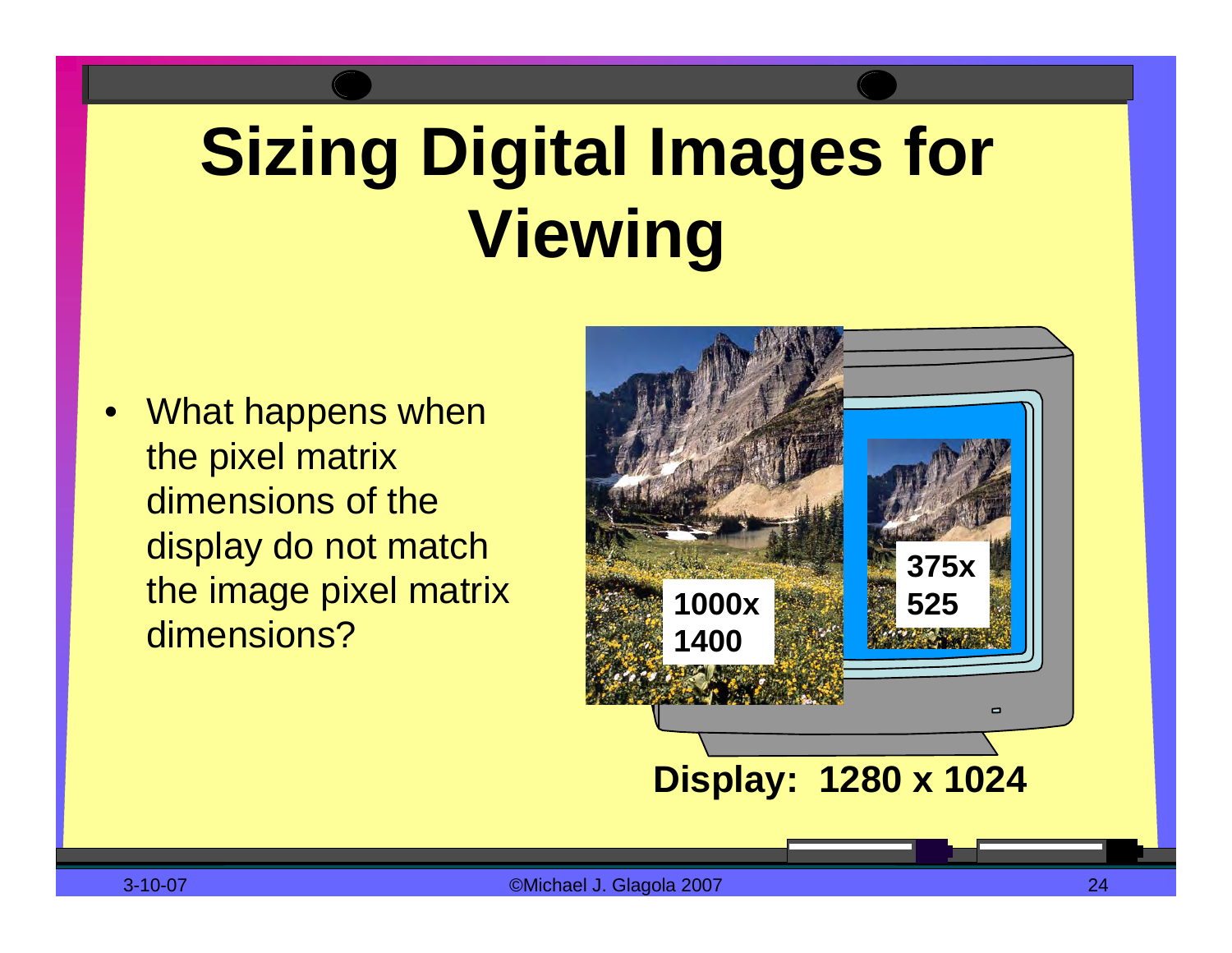## **The fundamental problem**



• If the display is smaller than the image what happens to the extra bits and which ones are not used?

• If the display is larger than the image how are extra bits added and where?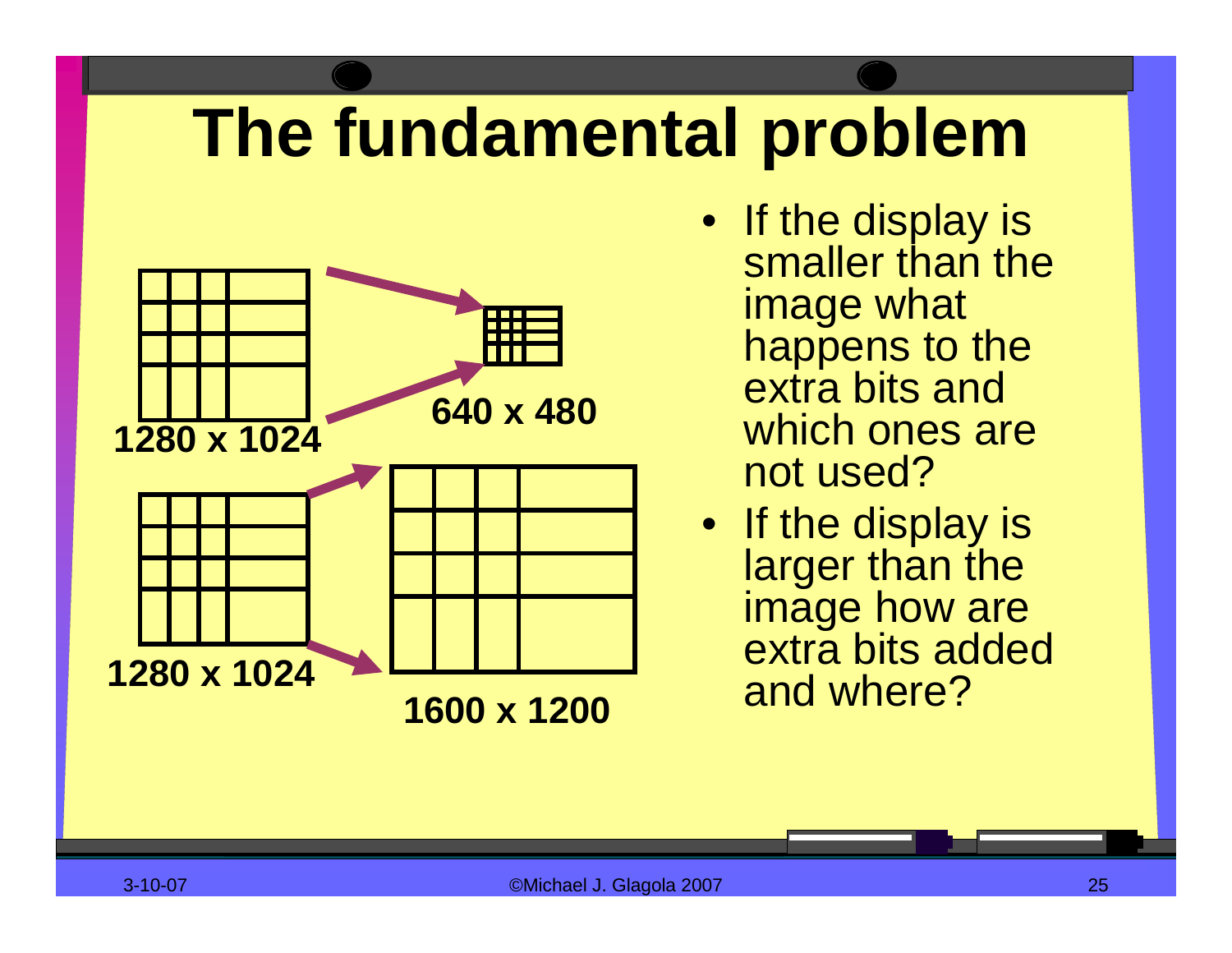**Interpolation or Resampling**

### **1280 x 1024**

#### **1600 x 1200**

• Image Interpolation: algorithms that increase or decrease the number of pixel in an image. Interpolation changes the number of pix els in an image and can change the value of pixels in an image

**640 x 480**

- •Examples: nearest neighbor, bilinear, bi-cubic, …; Which algorithm used depends on the software used, the image type and results desired
- $\bullet$  Interpolation occurs when an image is viewed at < 100%; this interpolation is only temporary
- $\bullet$ Resampling an image or changing the pixel dimensions of an image makes permanent changes
- •Sometimes the term resizing is used in lieu of resampling. This is confusing since sometimes resizing refers to changing the size of a pix el or a dot rather than changing the number of pixels.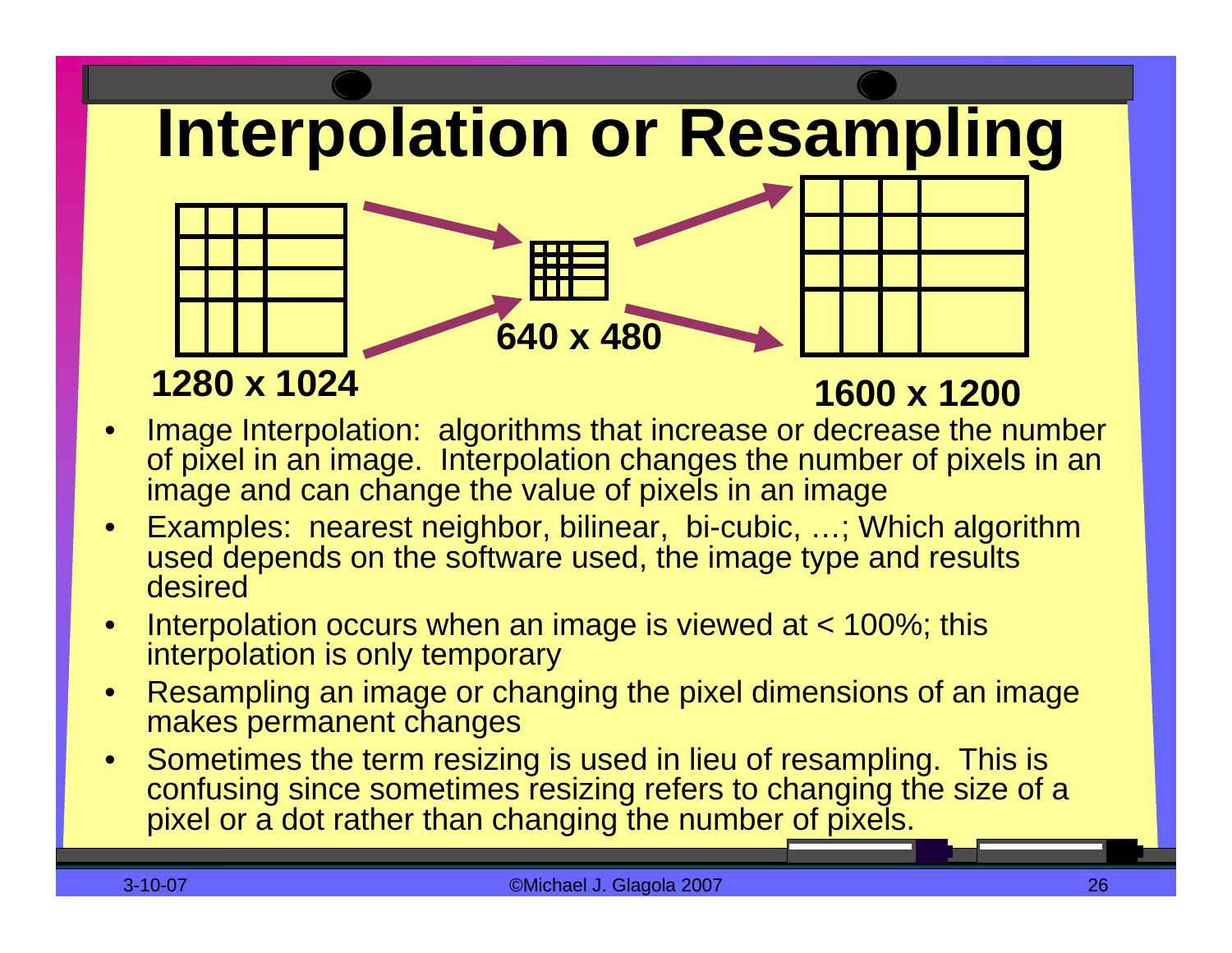

**How does one increase the Resolution?**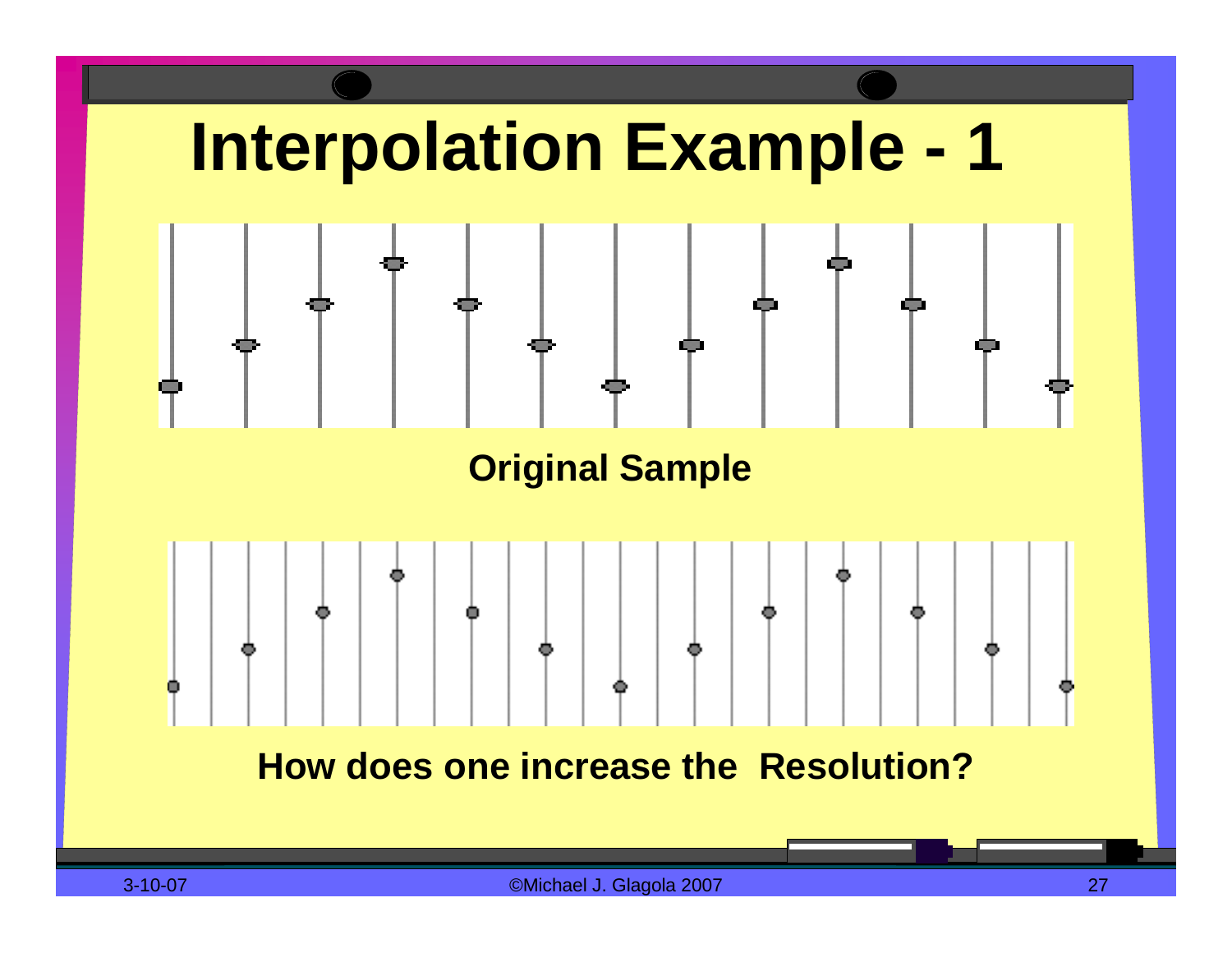

**Interpolation answers how to fill in the "gaps"**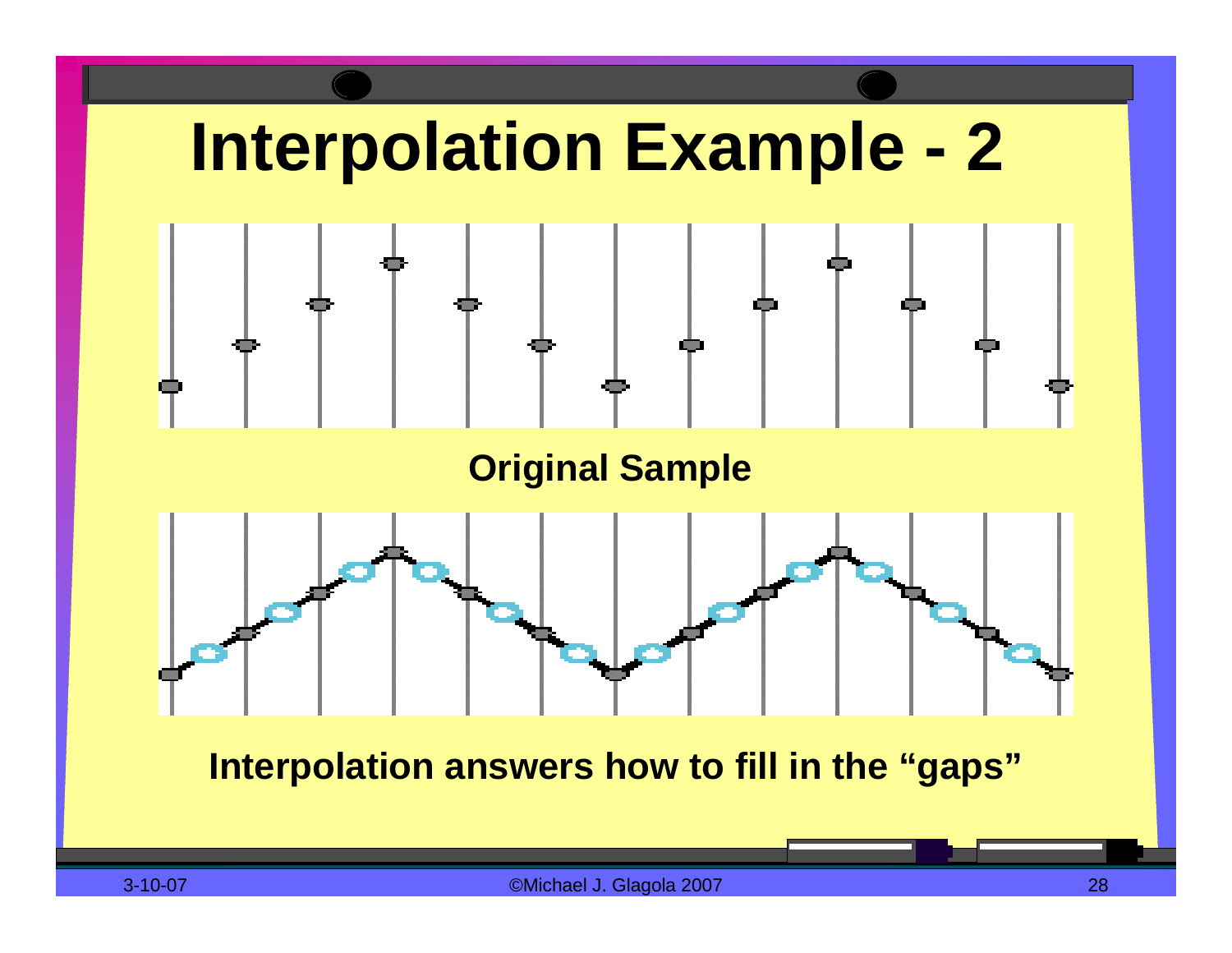

3-10-07 ©Michael J. Glagola 2007 29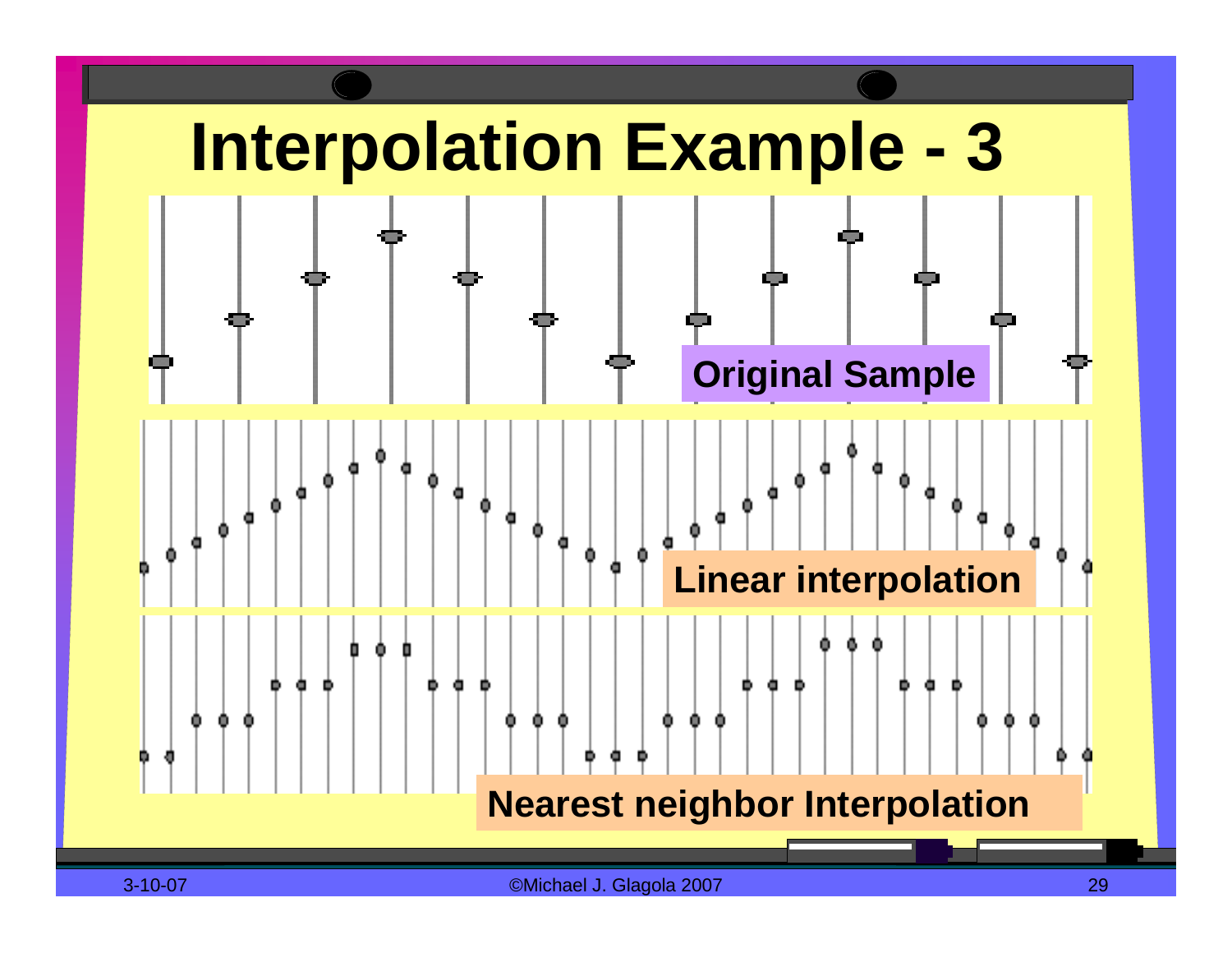

**Bi-cubic interpolation estimates how sharp an edge there should be by estimating the derivatives at each sample and then fitting a cubic curve between the samples**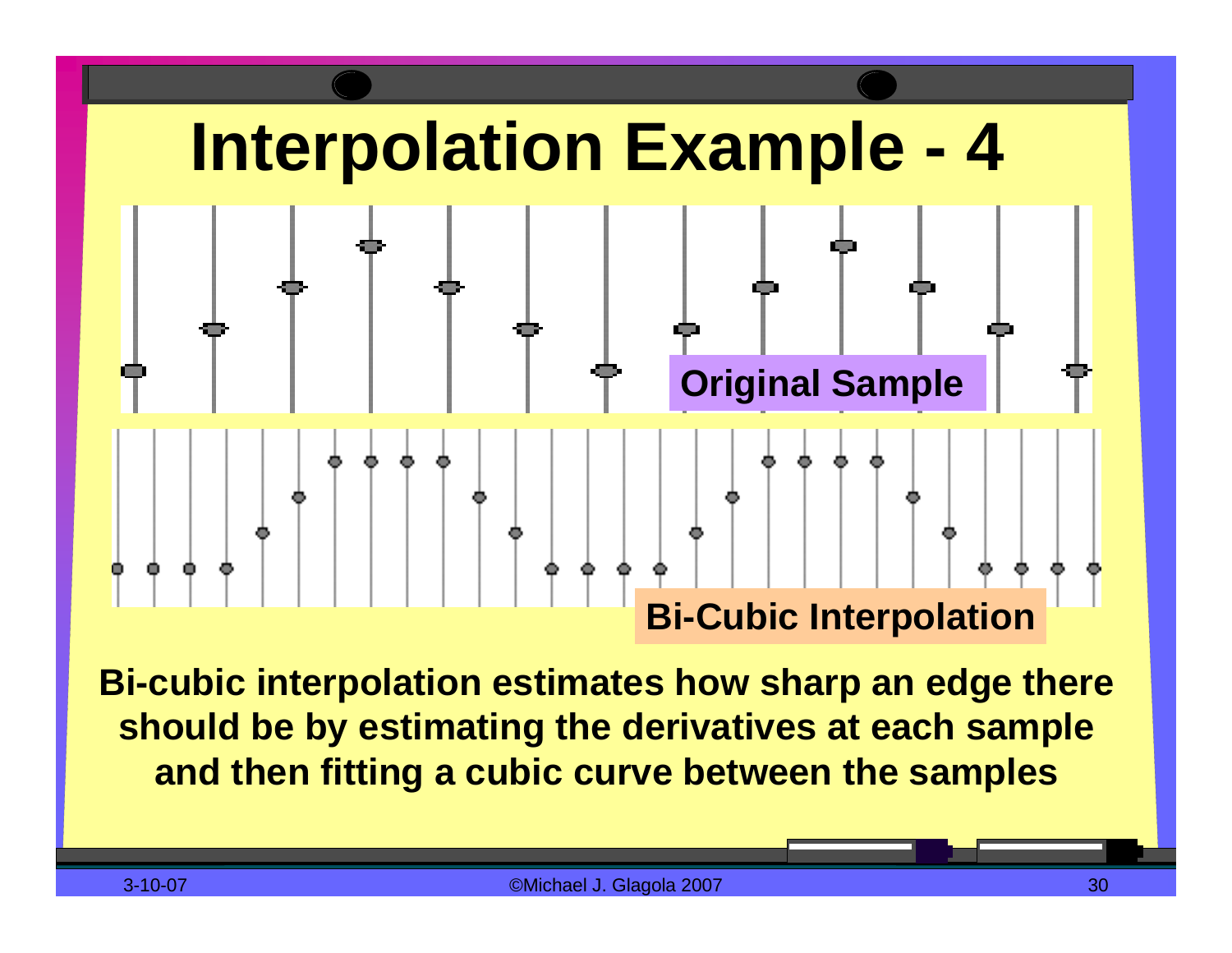

### **2 dimensional interpolation extends the interpolation simultaneously into two axis's**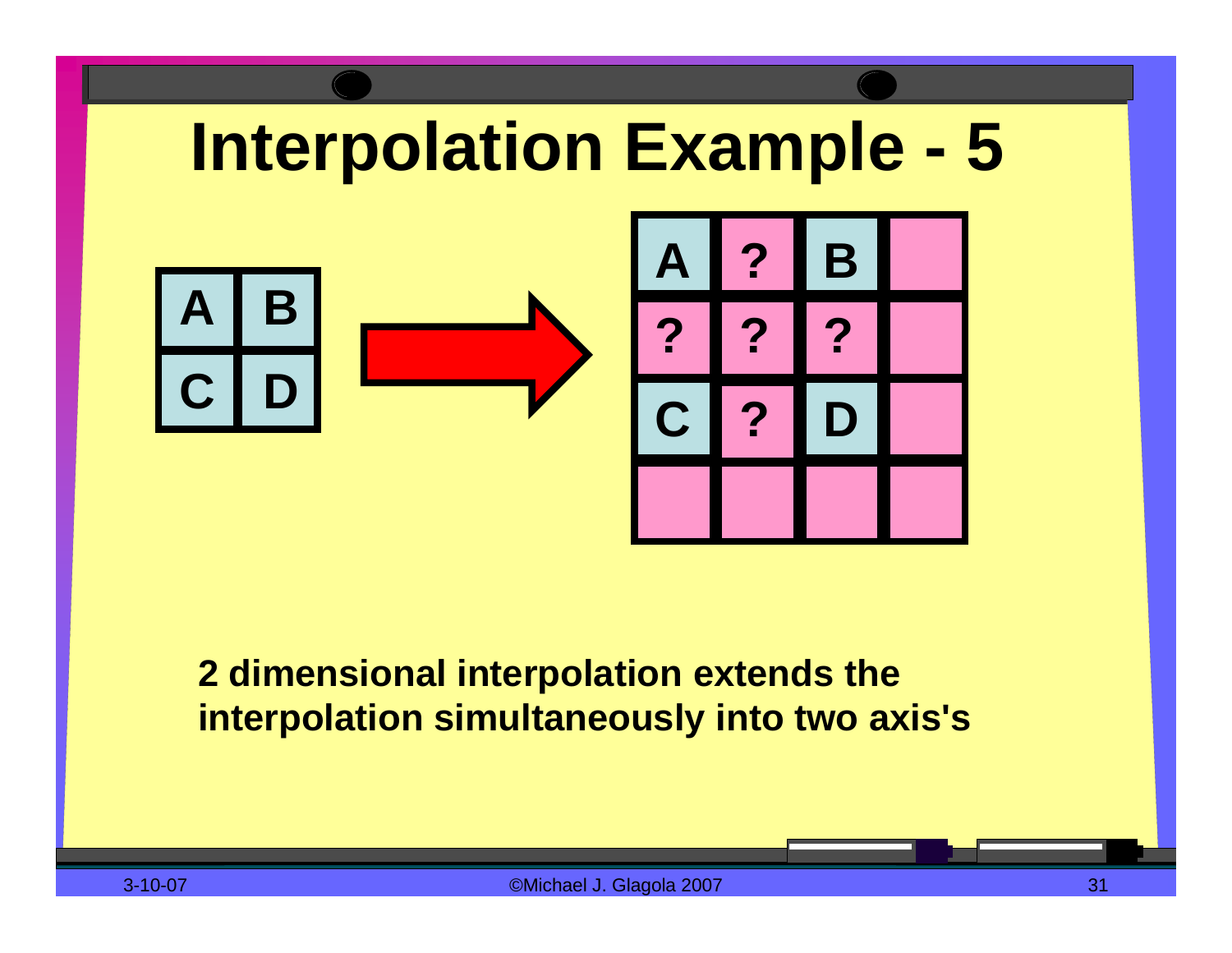

### **Interpolation Example - 6**

**Interpolation 4x4 to 8x8Nearest Neighbor – no new colorsBilinear – averages colorsBicubic – weighted averages colors**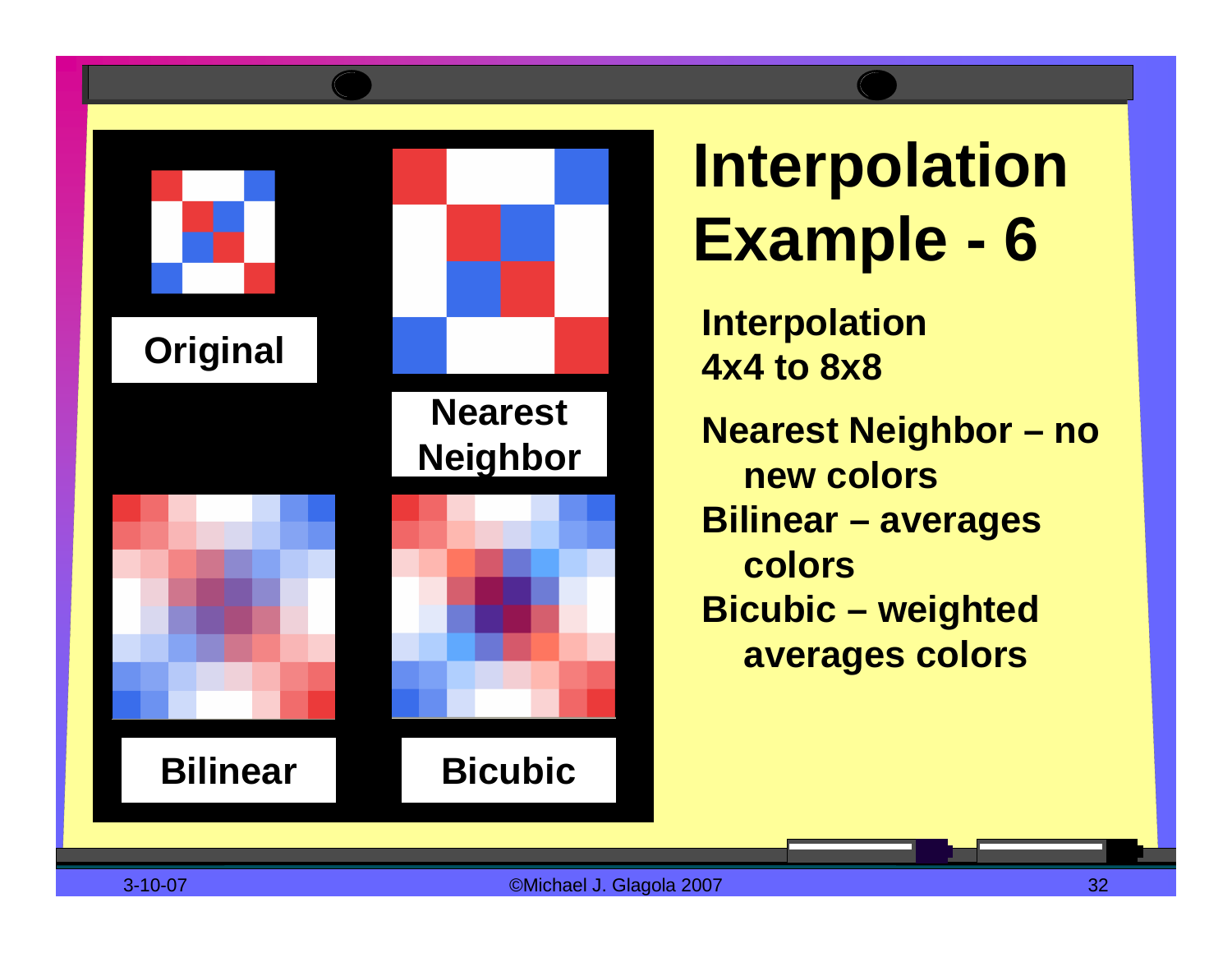

**Interpolation Example - 7**

- $\bullet$  **Nearest Neighbor – no new colors; sharpest edges**
- **Bilinear – averages colors; smoother edges**
- • **Bicubic – weighted averages colors; smoothest edges**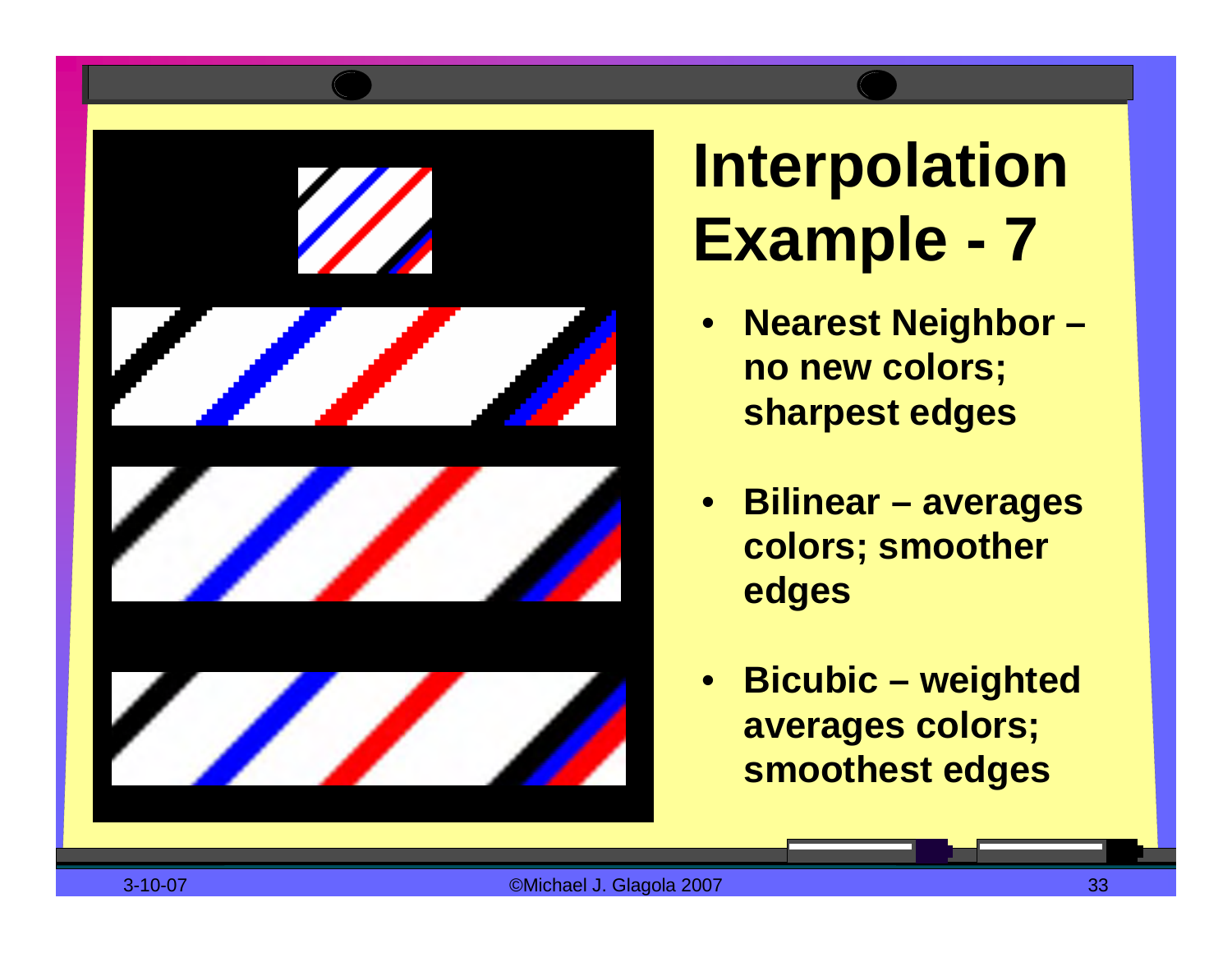

### Large images details may appear dramatically different when not viewed at 100%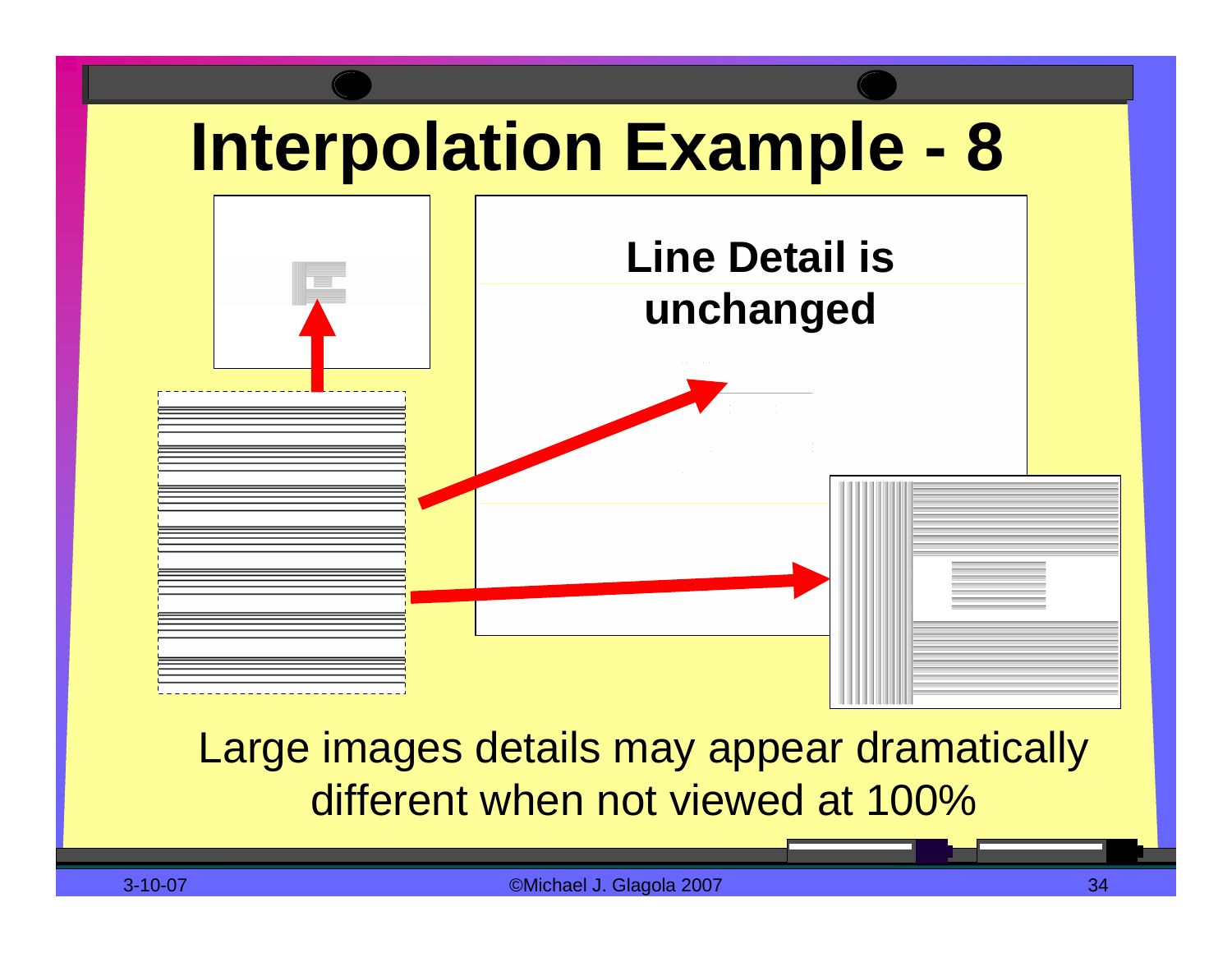### **Image Larger than the Display**

- If the image is shown at a 1:1 pixel ratio (100%) then only a portion of the image can be viewed
- If the image is fit to the display then not all of the pixel detail can be viewed due to pixel resampling/interpolation





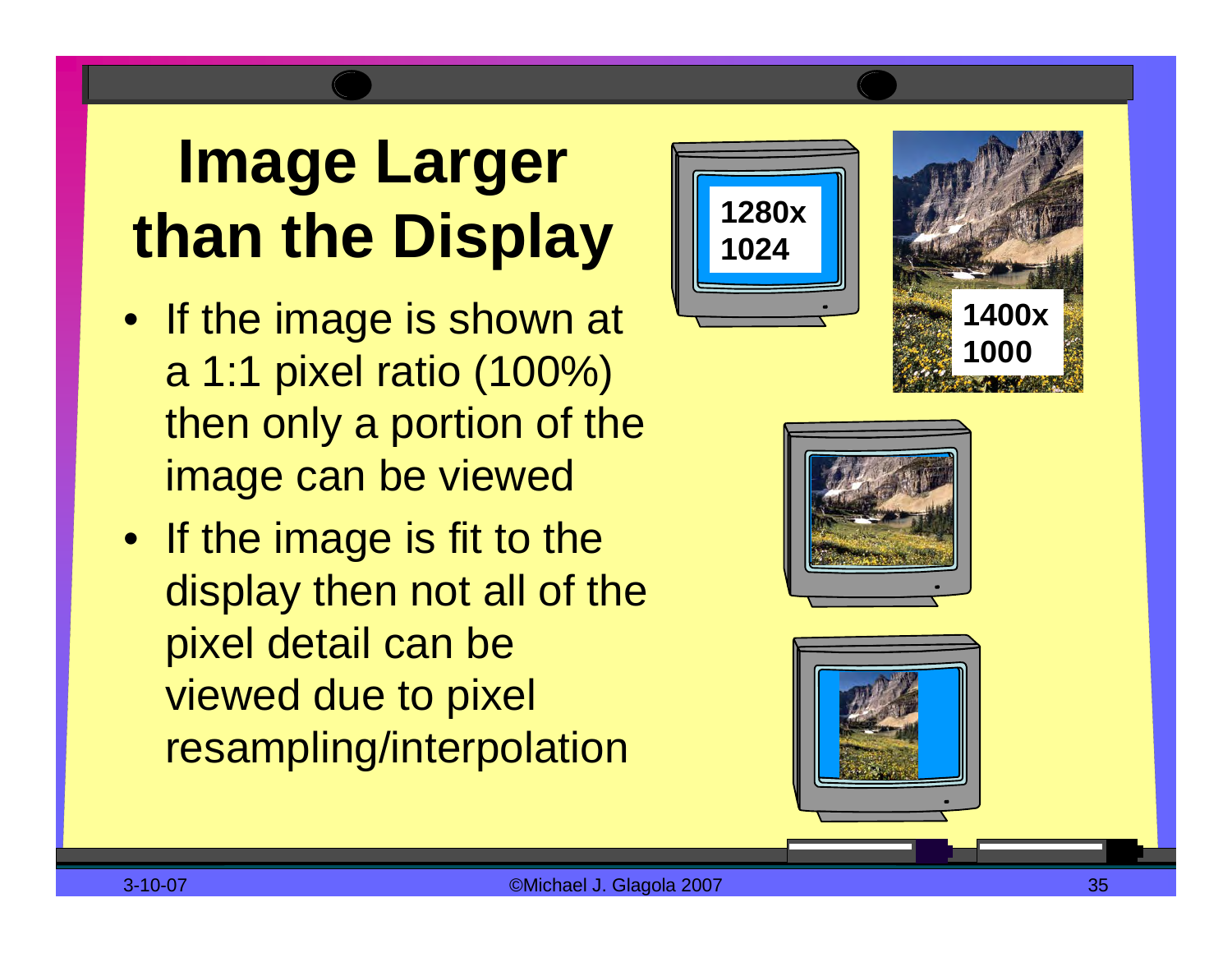## **Image Smaller than the Display**

- If the image is shown at a 1:1 pixel ratio (100%) then the image does not fill the display
- If the image is fit to the display then the image is viewed at some level of magnification, pixels will be large and "blocky", and data may be created due to pixel interpolation/resampling. If viewing at >100% ONLY multiples of 100% (200%, 300%, …) will avoid interpolation.





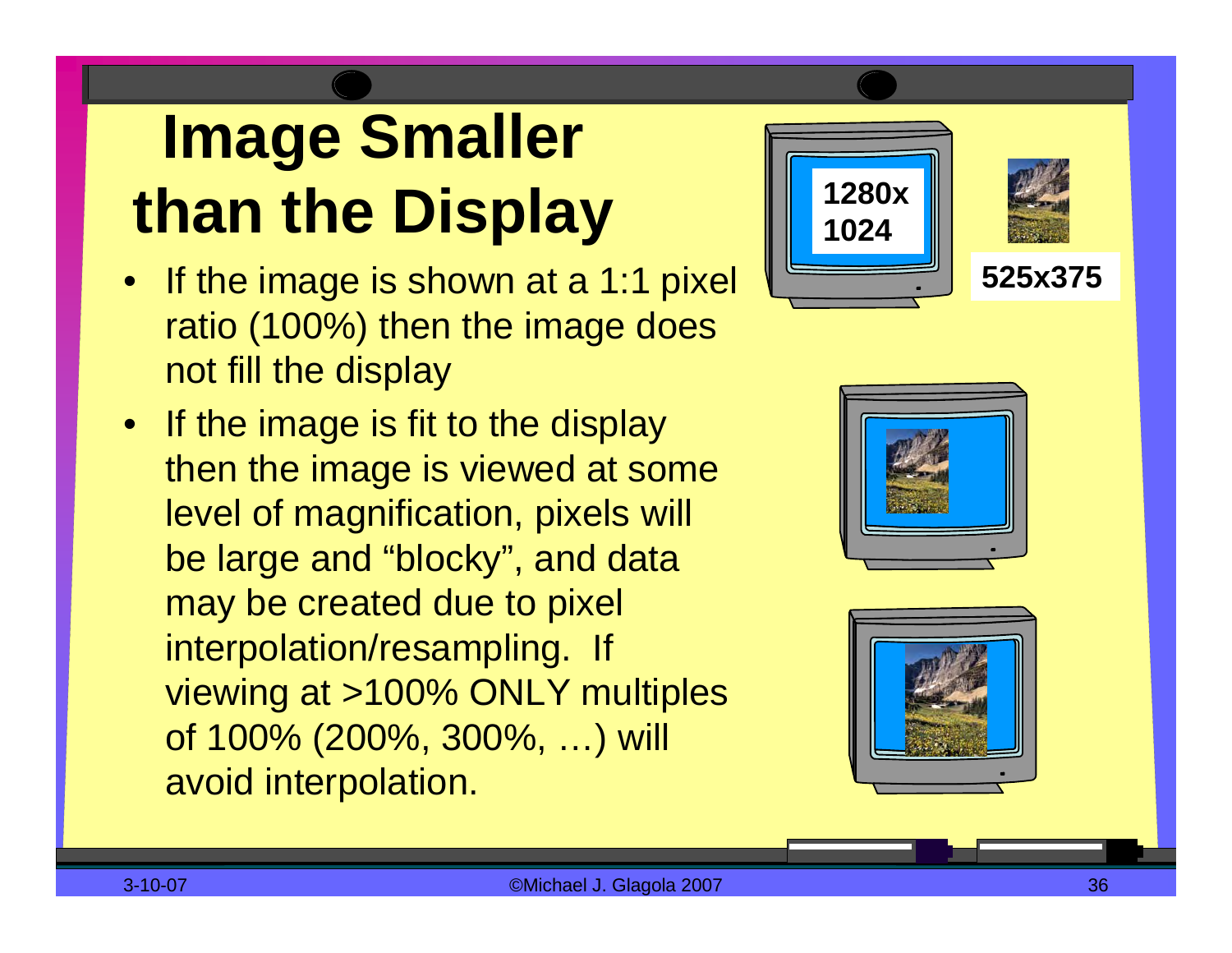### **Resampling/Resizing/Interpolation** Original **of Images Original**

### 1600 x 2000



The final 1600 x 2000 image is **NOT** the same as the original; data has been lost and new data created due to interpolation! Do not resample/resize the original!





3-10-07 ©Michael J. Glagola 2007 37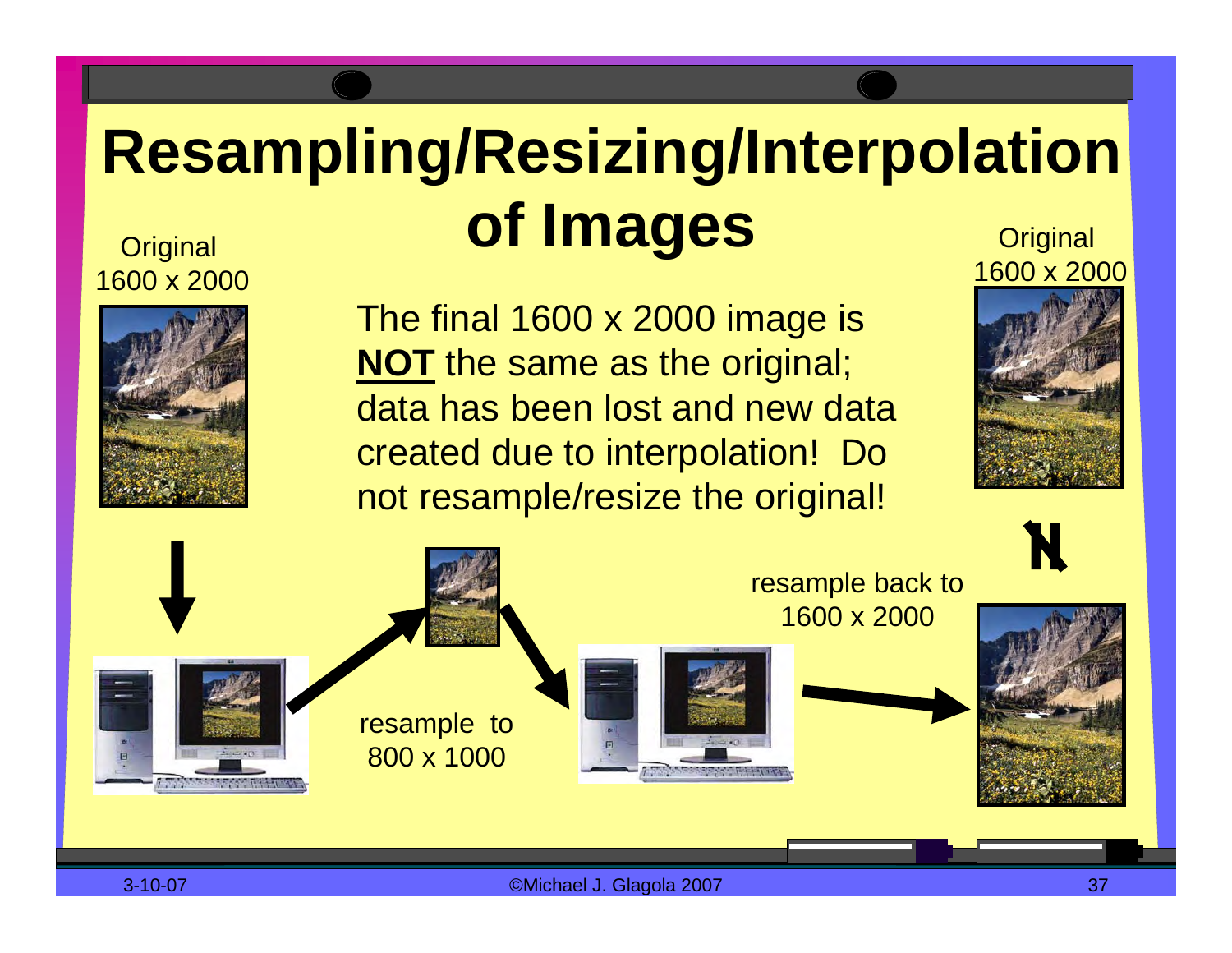# **Viewing Digital Images**

- When viewing digital images the image must be viewed at 100% in order to see EXACTLY what the image contains
- If viewed at LESS THAN 100% some data is missing and modified from the image shown!
- If viewed at GREATER THAN 100% the image will be "blocky", edges jagged, and data may be created! Only whole multiples of 100% will avoid interpolation
- Viewed at < or > 100%, one may be unable to accurately evaluate the details of the image. Changes made to an image in such circumstances could well produce "incorrect" or "undesired" results. Be especially alert on images that are "fit to screen".
- **AVOID THE LCD SCREEN OF THE CAMERA TO EDIT PHOTOS!!!**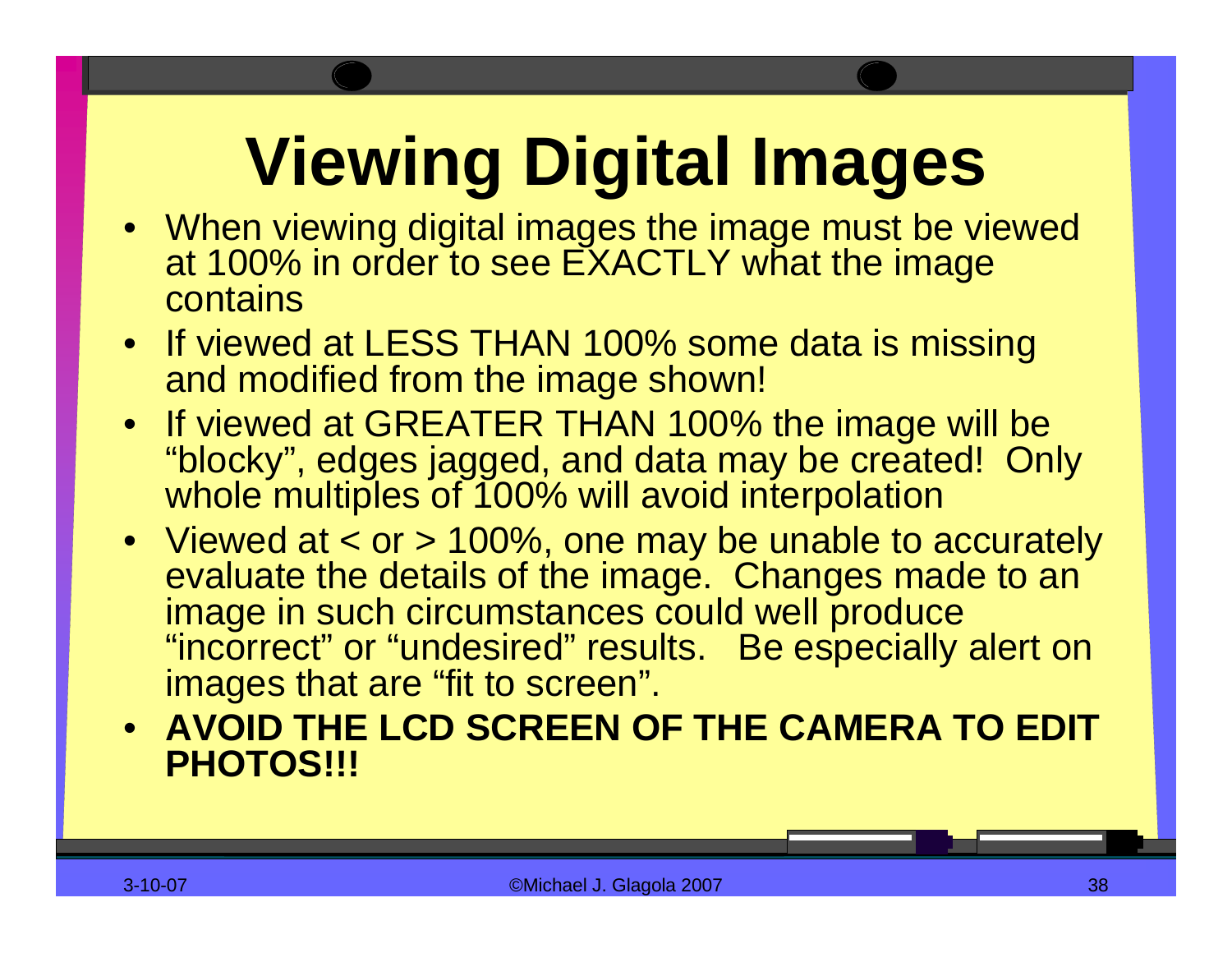### **Digital Images How Many Pixels Do I Need?**

- The higher the number of pixels in the image the better the details
- For viewing on a digital display and for purposes of the web, 1280x1024 is about as high as needed
- For printing, more pixels is better; this is especially true the larger the print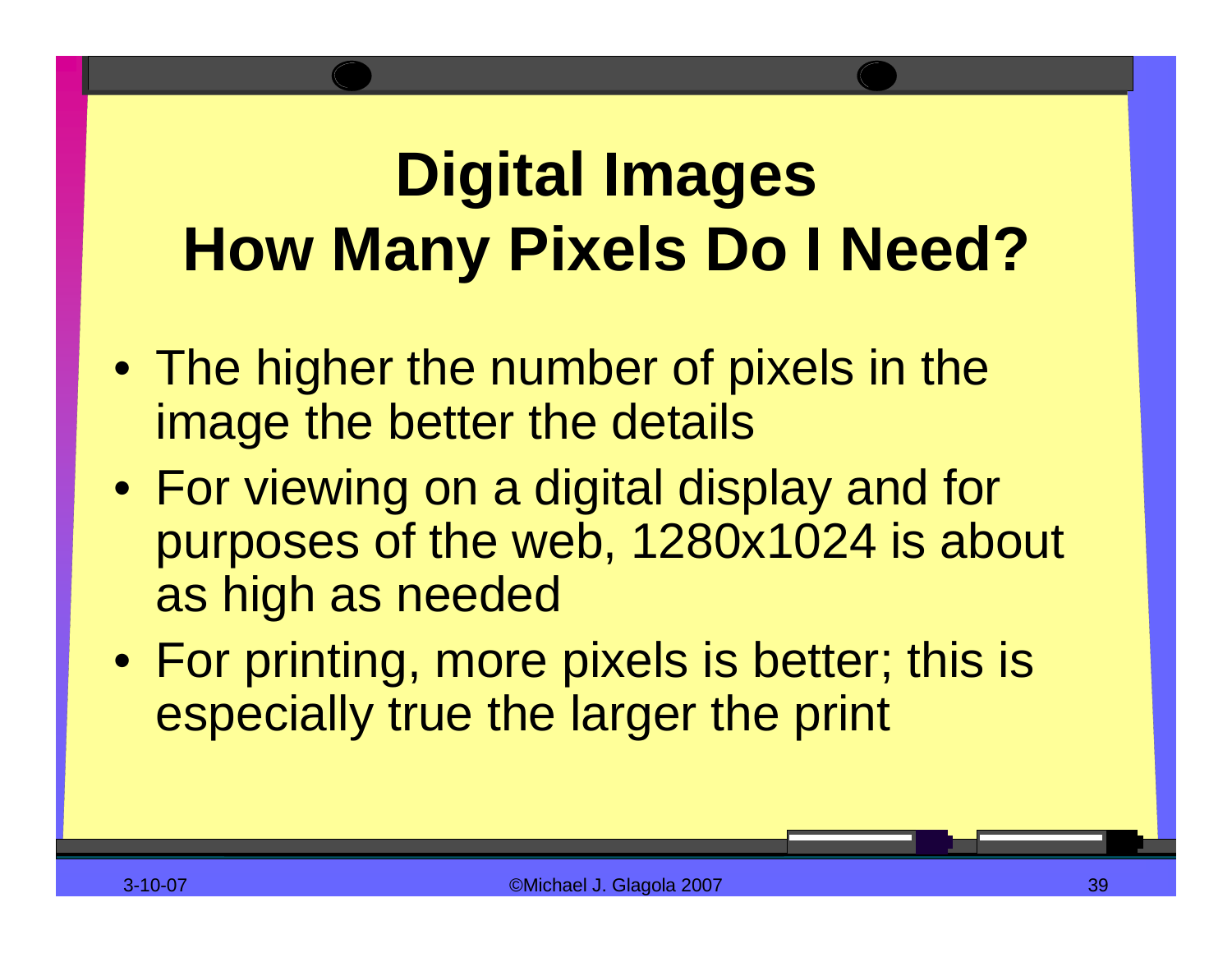## **Image Analysis**

- **View the image and metadata for: (list is NOT inclusive)**
- **Exposure:** Shutter speed & aperture, Image dark or thin, color balance/color bias, contrast and brightness, shadows and highlights
- • **Lens Selection:** Edge to edge uniformity, focal length/field of view
- • **Focus and Sharpness:** Focus, camera shake/motion, details



- •**Depth of Field**
- • **Film Speed:** ISO\noise\grain
- •**Color & Intensity**
- • **Composition:** Subject location, subject pose, background, extraneous objects
- •**Dust, Dirt, … on lens**

•

•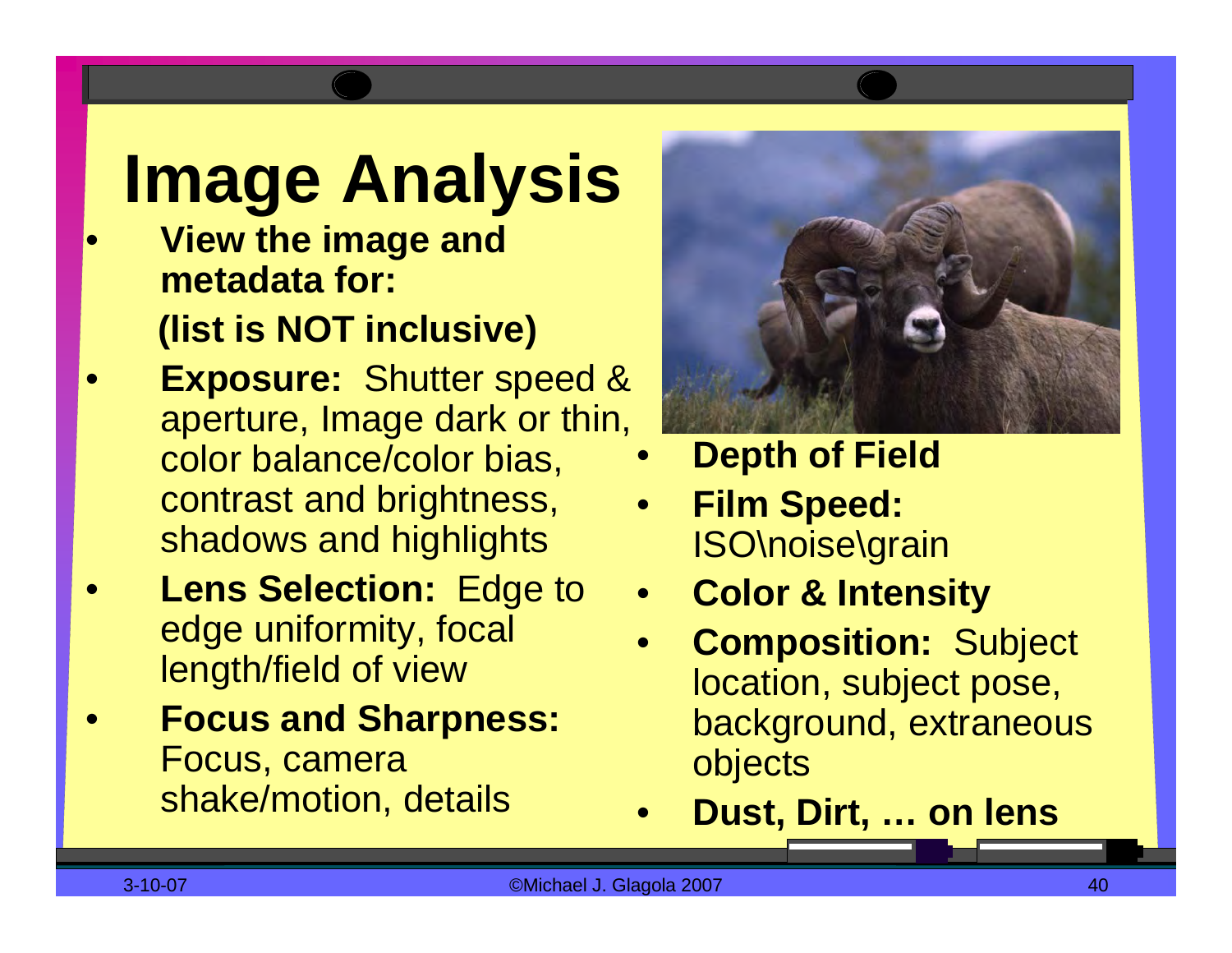## **Summary**

Understanding digital image characteristics and viewing is essential in order to:

- $\bullet$ See the image and all the image detail
- $\bullet$ Critique the image and improve one's photographic techniques
- •Edit the image and the results of the editing
- •Print the image
- •Obtain the optimum results from one's camera, display, tools, printer, and image
- •Understand how others will view the image and how to best prepare the image for viewing by others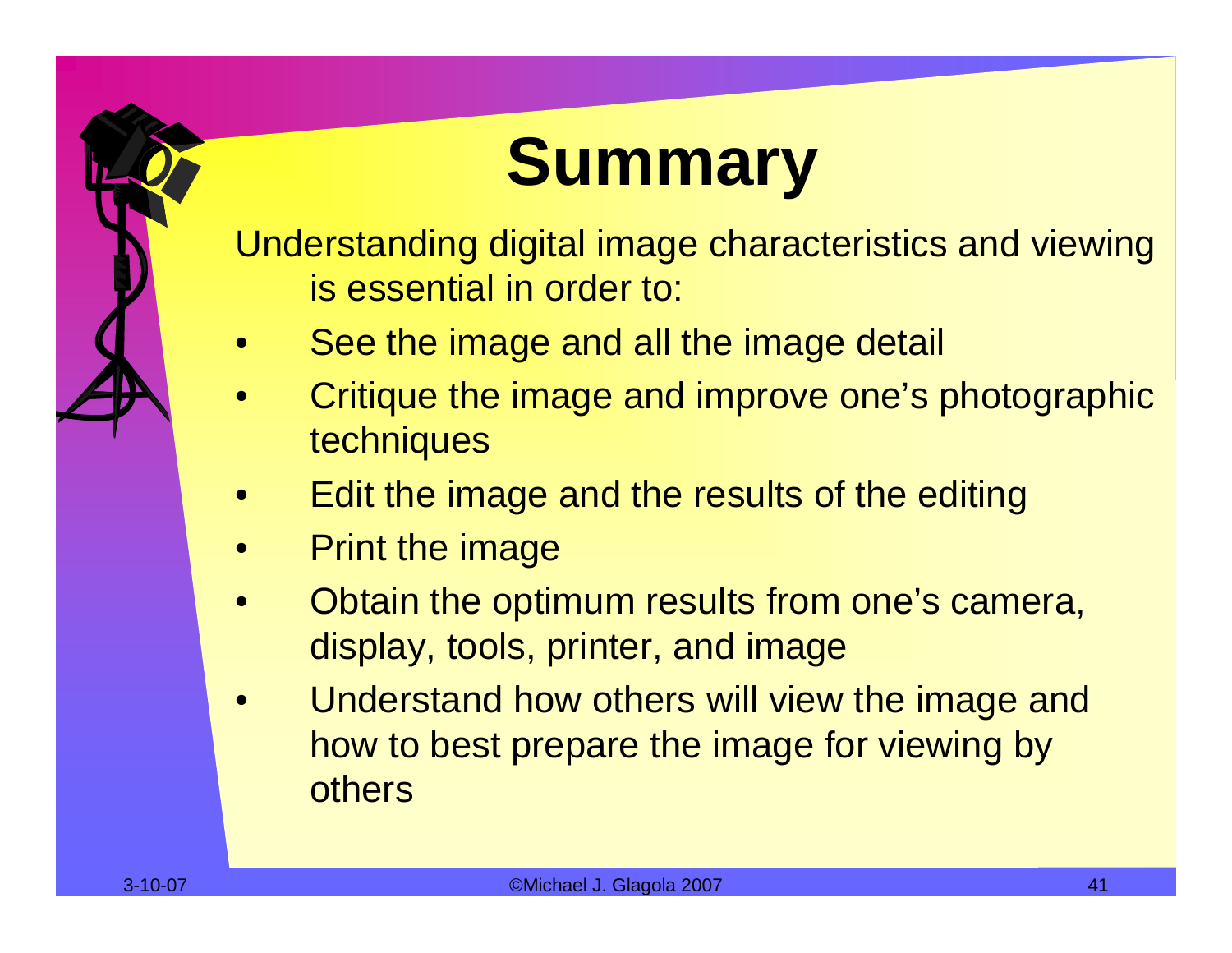# **Why Viewing Matter**

- $\bullet$ The goal of photography is to produce a picture; photography is painting with light
- •Not understanding image viewing and not viewing the image in detail is similar to always using a camera on "Auto"; you can do it but you will not always get the best results and sometimes you will get very bad results when least expected
- • If you do not view all the image details, you will not know if a "problem with a picture" is because of how you took the image or because of how you viewed the image.
- $\bullet$ Just as with a camera on auto, the key is to know how to use image viewing technology to get the best results.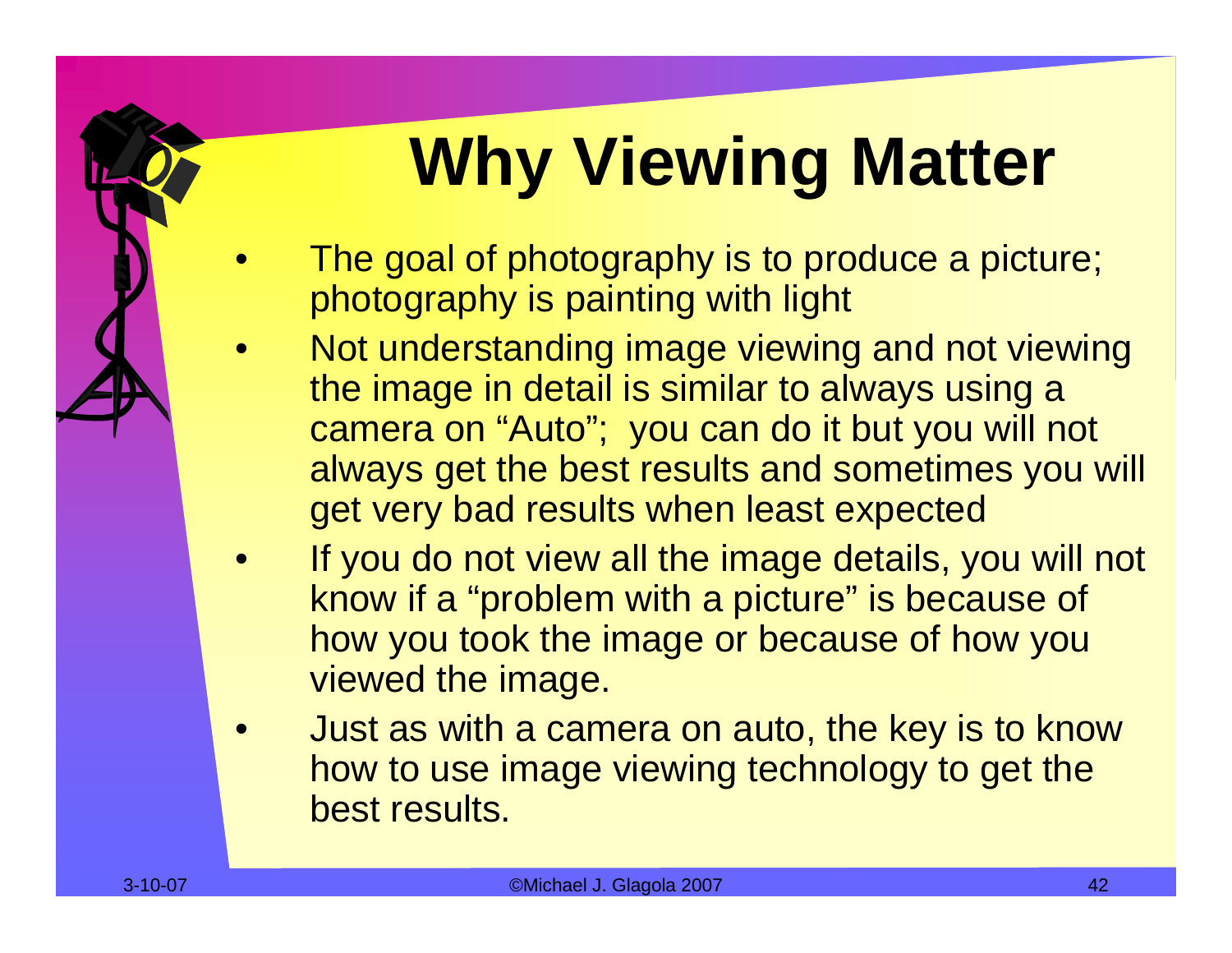- You have an image that is 1000x1400 and a monitor that is 1280x1024. How should you view the image to evaluate it?
- A Fit the image to the screen; that is, fill the screen with the image
- B Show the image at 100% and let the image be larger than the screen
- C It doesn't matter





**1000x1400**





**1280x** 

**1024**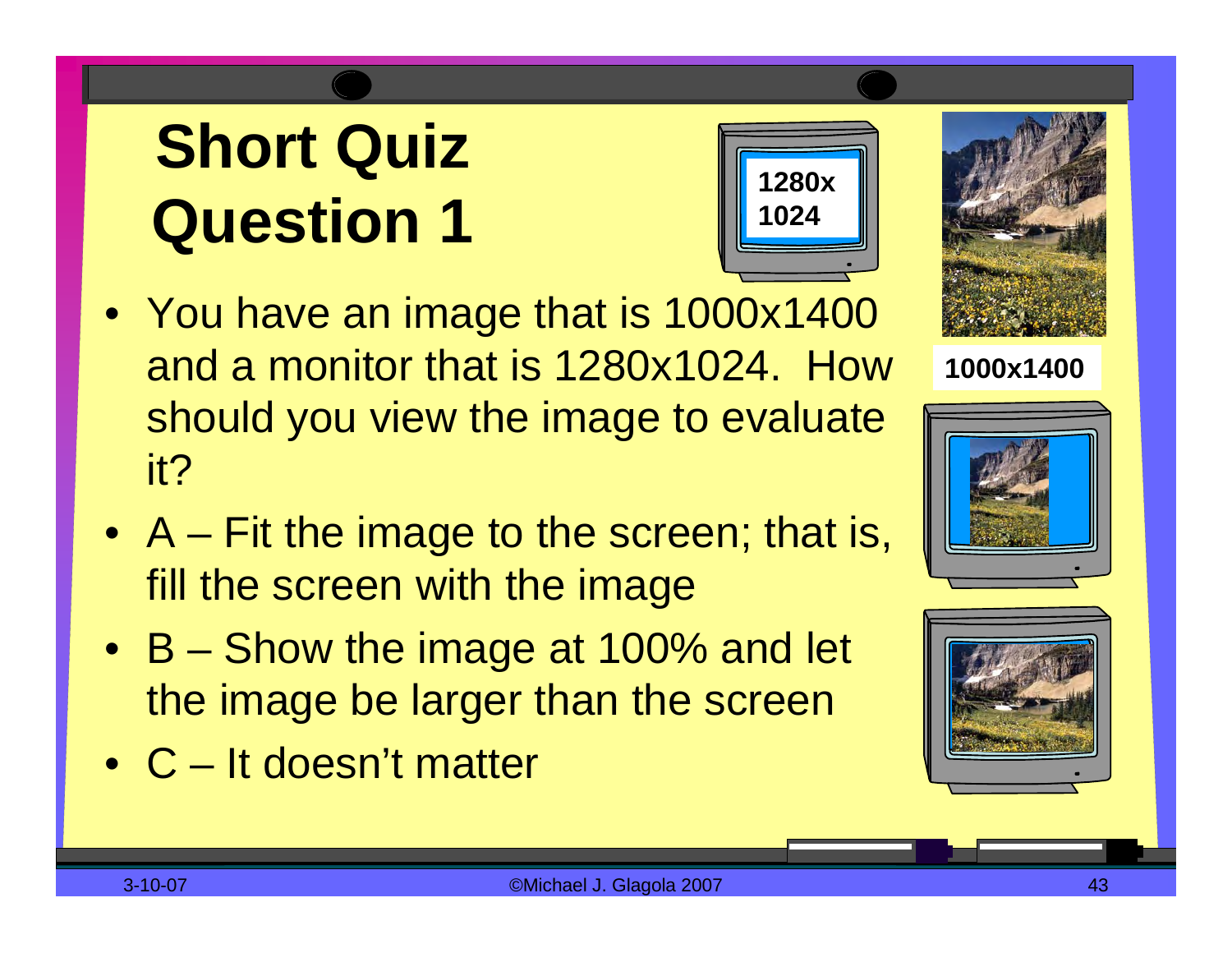### **Question 1 Answer**

- You have an image that is 1000x1400 and a monitor that is 1280x1024. How should you view the image to evaluate it?
- 9**B – Show the image at 100% and let the image be larger than the screen. Viewing the image at <100% will result in some of the pixels in the image not being seen.**



**1280x** 

**1024**





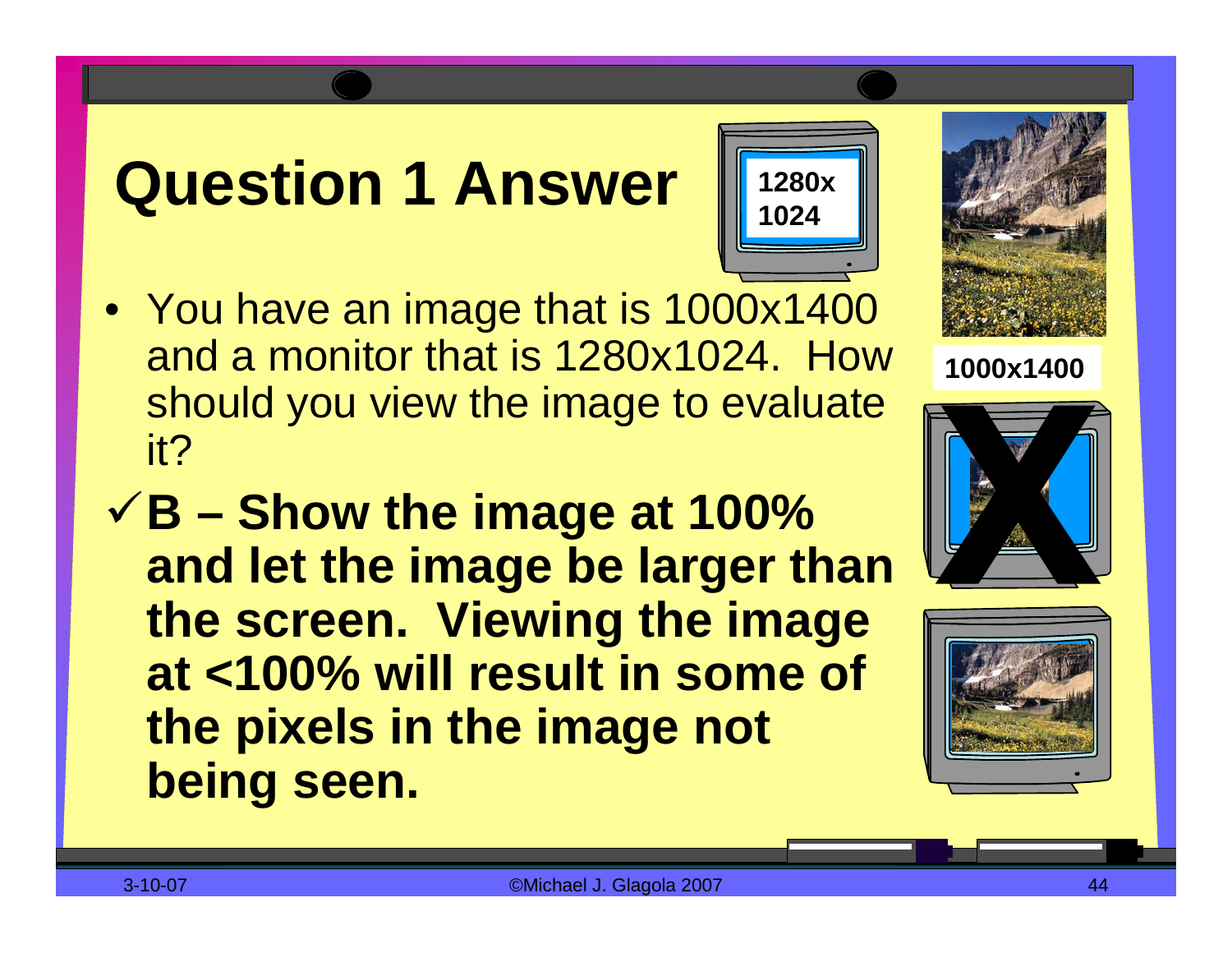



**375x525**

- You have an image that is 375x525 and a monitor that is 1280x1024. How should you view the image to evaluate it?
- A Fit the image to the screen; that is, fill the screen with the image
- B Show the image at 100% and let the image be smaller than the screen
- •C It doesn't matter

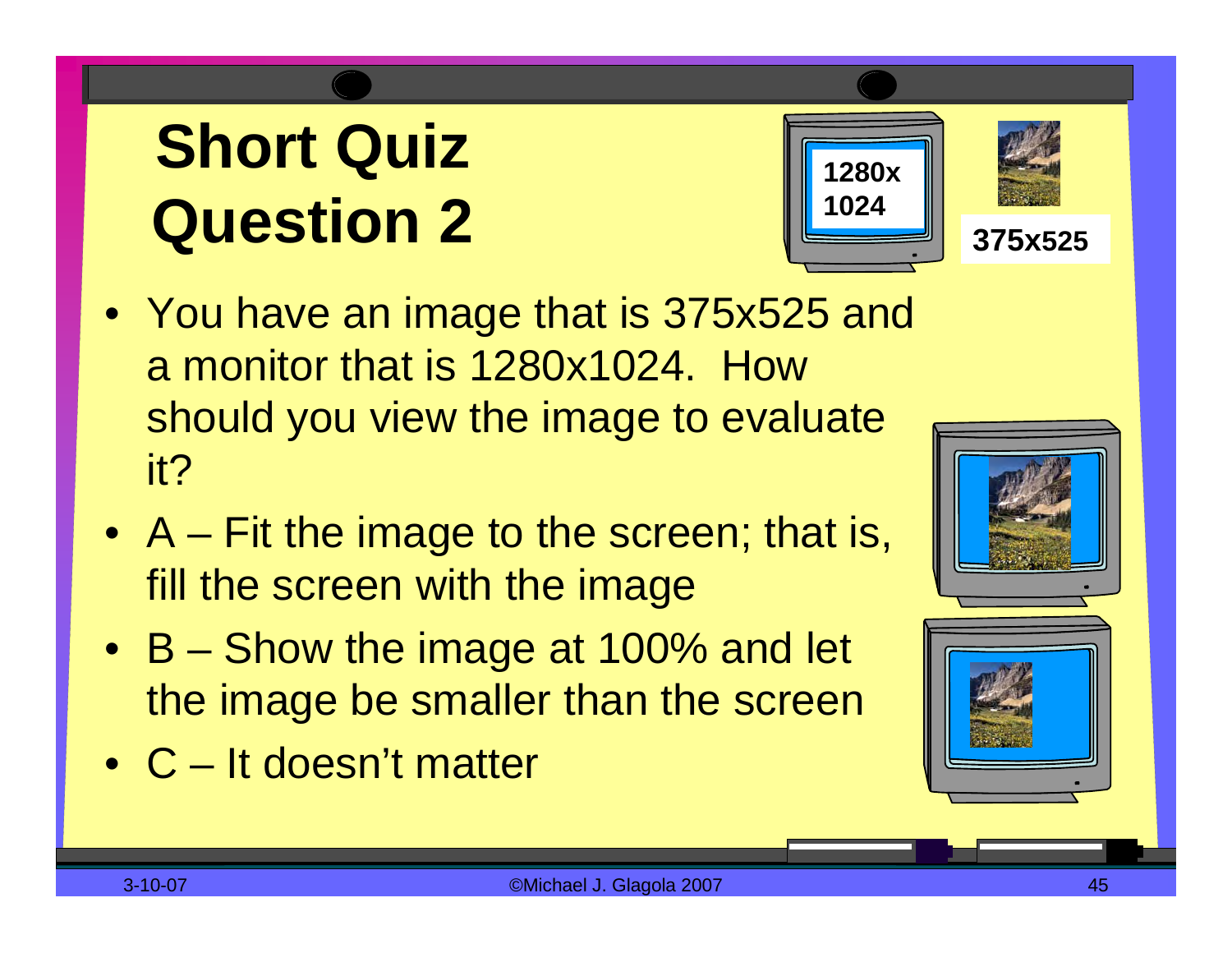### **Question 2 Answer**





**375x525**

• You have an image that is 375x525 and a monitor that is 1280x1024. How should you view the image to evaluate

it?9**B – Show the image at 100% and let the image be smaller than the screen. The image can be viewed at whole number multiples of 100%. This will avoid interpolation and creation of data.**



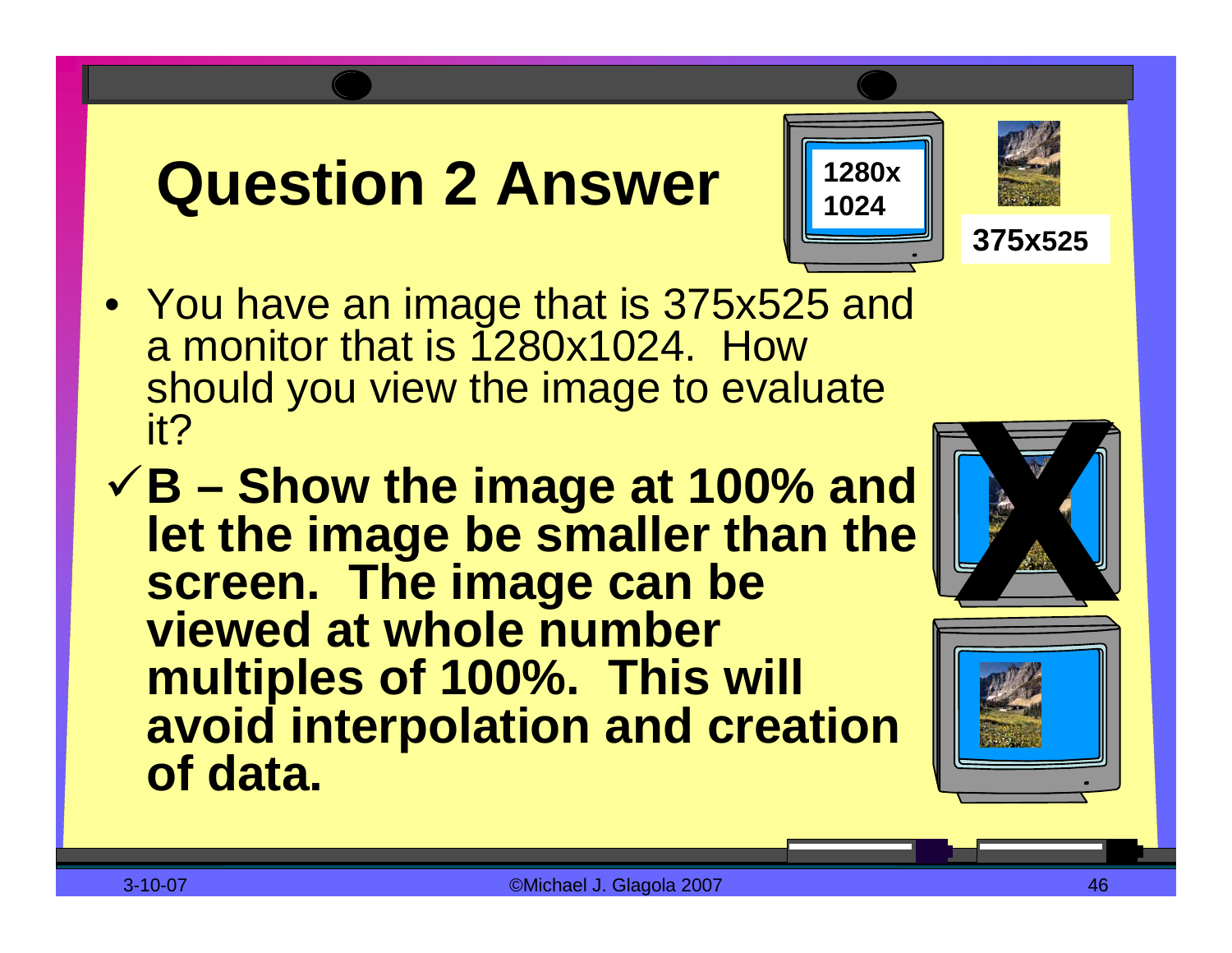

- You take a picture with a digital camera set to 3264x2448 pixels for the image dimensions. What is the X or Y Resolution of the image?
- A What the Image Metadata says it is when the metadata file is opened
- B –72
- •C Unknown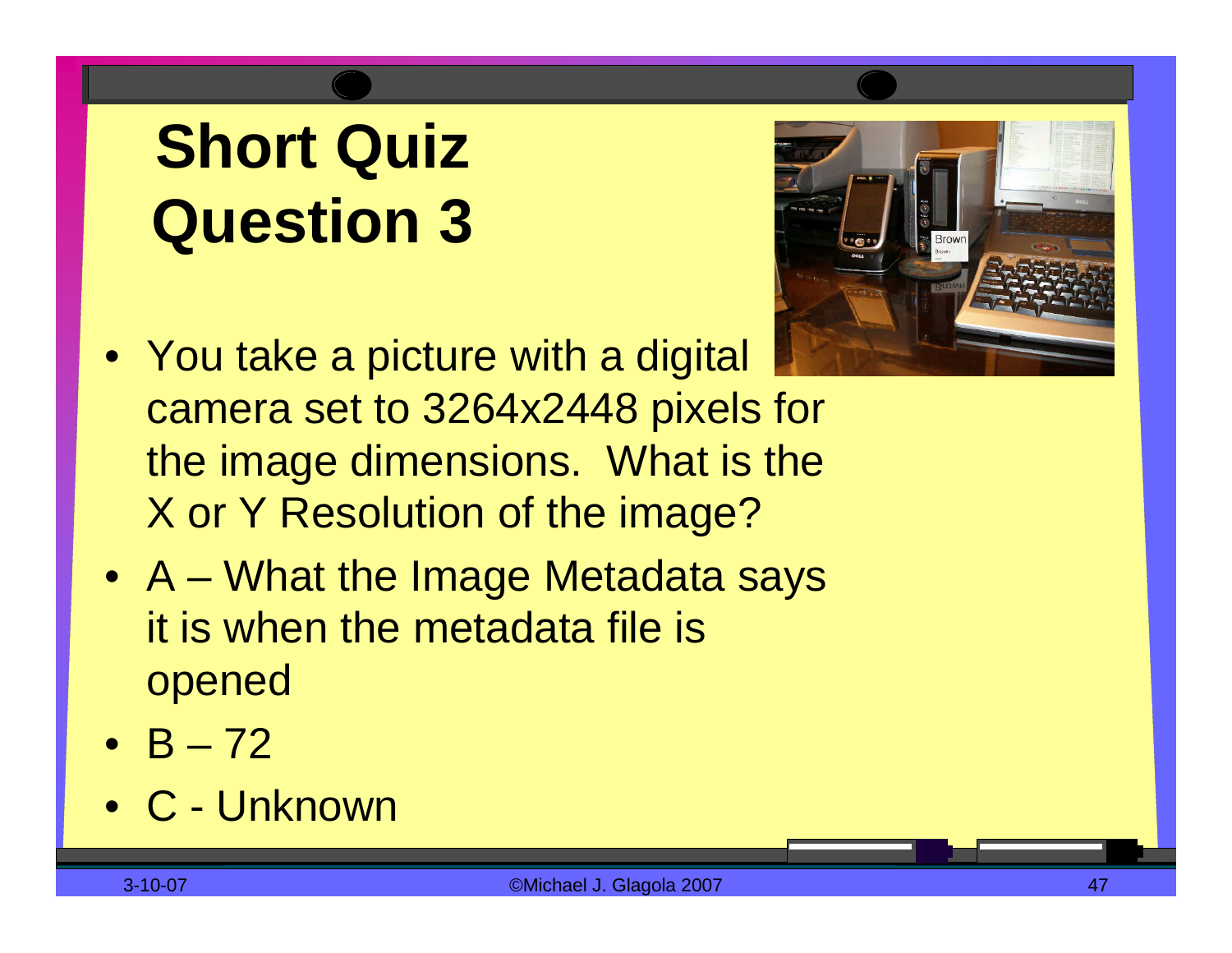### **Question 3 Answer**

• You take a picture with a digital camera set to 3264x2448 pixels for the image dimensions. What is the X or Y Resolution of the image?



**√A, B, & C – <u>ALL</u> are correct. Technically it is unknown. X/Y resolution refers to spatial data which the digital camera does not know. The default metadata value when unknown is 72. Note this is NOT the Pixels Per Inch (PPI) in Photoshop which refers to the image as printed and is an arbitrary number selected by the user.**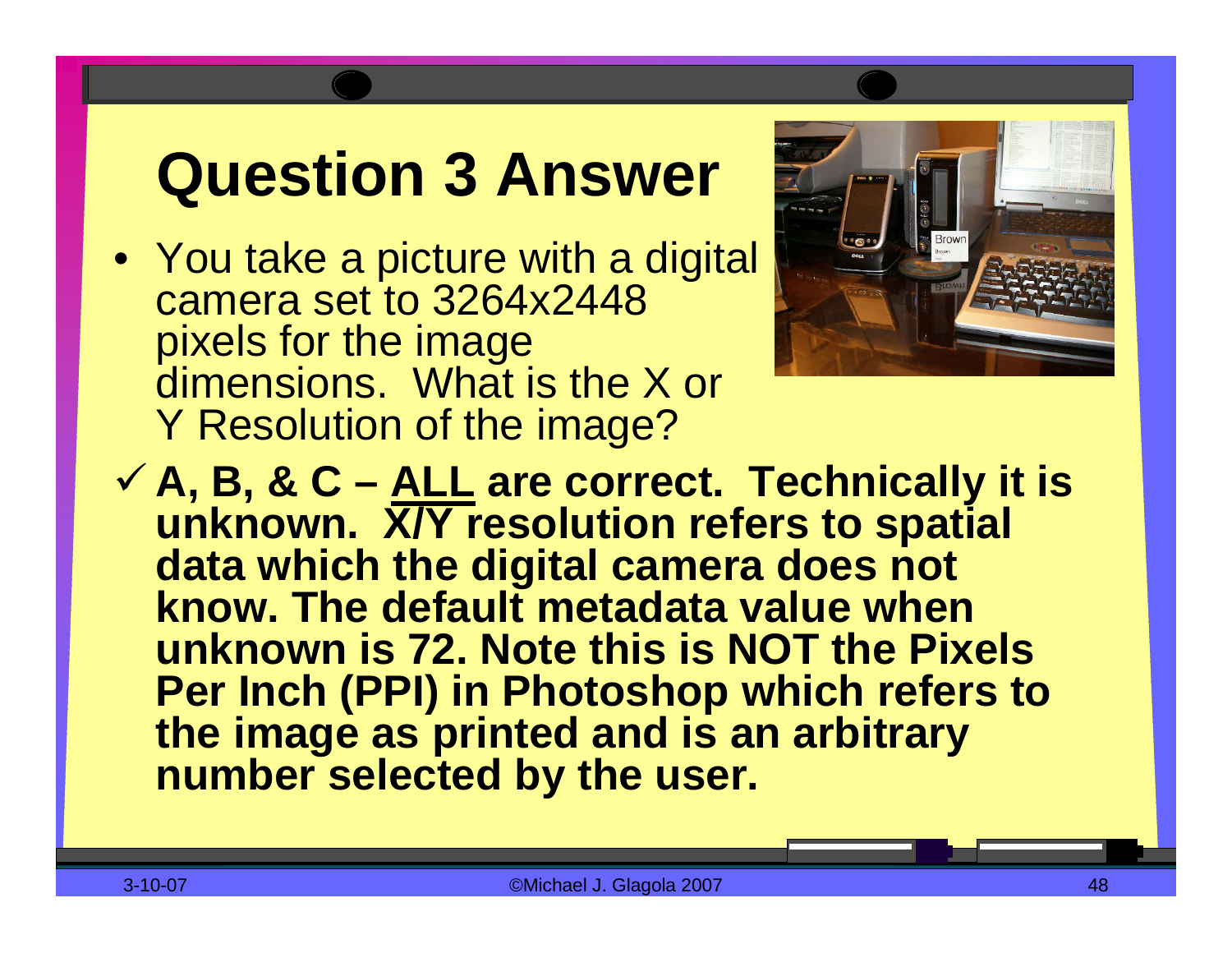# **Questions, Comments, or Suggestions?**

**Contact Information: Michael J. Glagola [mglagola@cox.net](mailto:mglagola@cox.net) 703-830-6860**